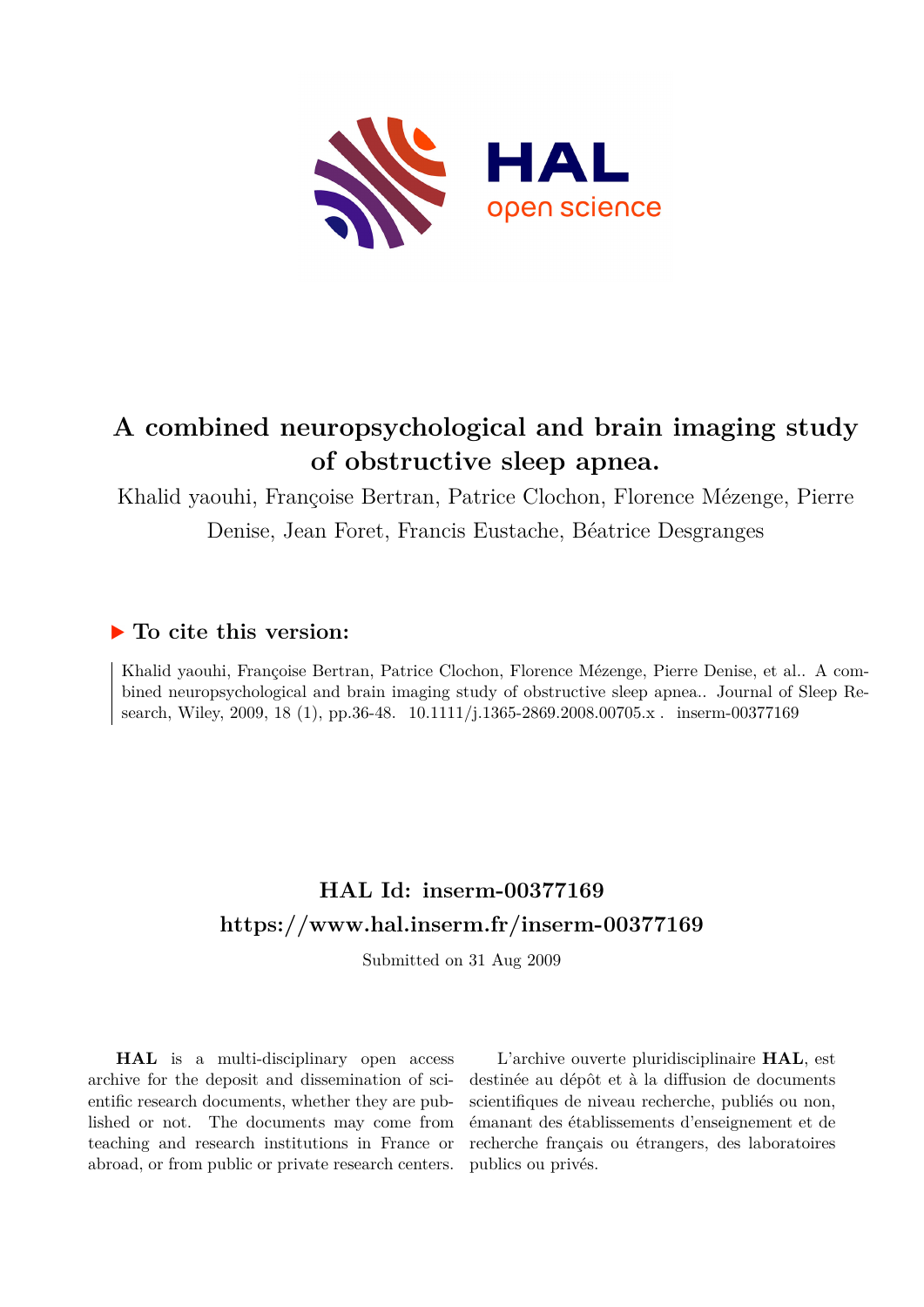A combined neuropsychological and brain imaging study of obstructive sleep apnea Running head:Cognitive and brain imaging study of OSA patients

KHALID YAOUHI,<sup>1</sup> FRANÇOISE BERTRAN,<sup>1,2</sup> PATRICE CLOCHON,<sup>1</sup> FLORENCE MEZENGE,<sup>1</sup> PIERRE DENISE,<sup>2</sup> JEAN FORET,<sup>1</sup> FRANCIS EUSTACHE<sup>1</sup> and BEATRICE DESGRANGES

 $\mu$ Inserm—EPHE— Université de Caen Basse-Normandie. Unité 923. GIP Cyceron. CHU Côte de Nacre, Caen, France:  $^2$ CHU Côte de Nacre, Service des Explorations Fonctionnelles Neurologiques, Caen, France.

Address correspondence to: Béatrice Desgranges, Inserm U923, Laboratoire de Neuropsychologie, CHU Côte de Nacre, 14033 Caen Cedex, France e-mail: desgranges- $b@$ chu-caen.fr fax: 33 2 31 06 51 98

#### Disclosure statement

This was not an industry-supported study. Dr Yaouhi, Dr Bertran, Dr Clochon, Miss Mézenge, Dr Denise, Dr Foret, Dr Eustache and Dr Desgranges have indicated no financial conflicts of interest.

### **SUMMARY**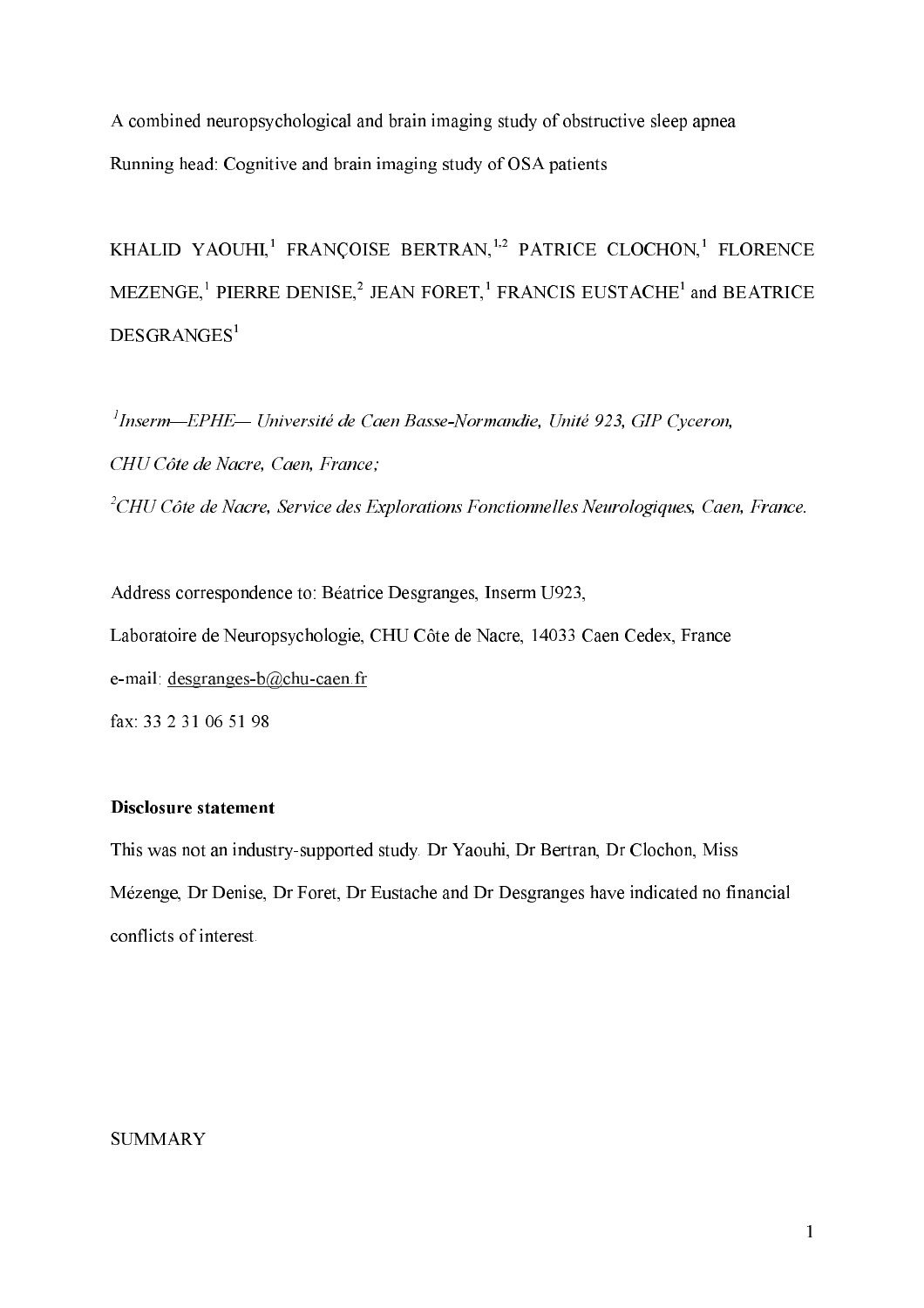Patients with obstructive sleep apnea show neuropsychological impairments ranging from vigilance decrements, attentional lapses and memory gaps to decreased motor coordination, but their cognitive profile, and the origin of the impairments, remain unclear. We sought to establish the neuropsychological profile of 16 newly-diagnosed apneics and to highlight both their morphological and functional brain abnormalities. We used an extensive neuropsychological test battery to investigate attention and vigilance, executive functions, episodic memory and motor domains. For brain imaging, we used the optimized voxel-based morphometry procedure for the MRI data, resting-state  $^{18}$ FDG-PET with correction for partial volume effects and voxel-based analyses. In terms of neurobehavioral performance, our patients displayed objective daytime somnolence but little impairment in memory and motor domains. Cerebral data revealed gray matter loss in the frontal and temporo-parieto-occipital cortices, the thalamus, hippocampal region, some basal ganglia and cerebellar regions, mainly in the right hemisphere. The decrease in brain metabolism was also right-lateralized, but more restricted than the gray matter density changes, and involved the precuneus, the middle and posterior cingulate gyrus, and the parieto-occipital cortex, as well as the prefrontal cortex. To conclude, despite the presence of only minor memory and motor impairments, our patients displayed significant cerebral changes in terms of both gray matter density and metabolic levels, and may have benefited from cognitive reserve and compensatory mechanisms. Thus, cerebral changes in OSA patients may precede the onset of notable neuropsychological consequences.

KEYWORDS: MRI, PET, neuropsychology, resting state, cognitive reserve

#### **INTRODUCTION**

Obstructive sleep apnea (OSA) is characterized by chronically repeated apneic and hypopneic events during sleep. It results in intermittent blood gas abnormalities, repetitive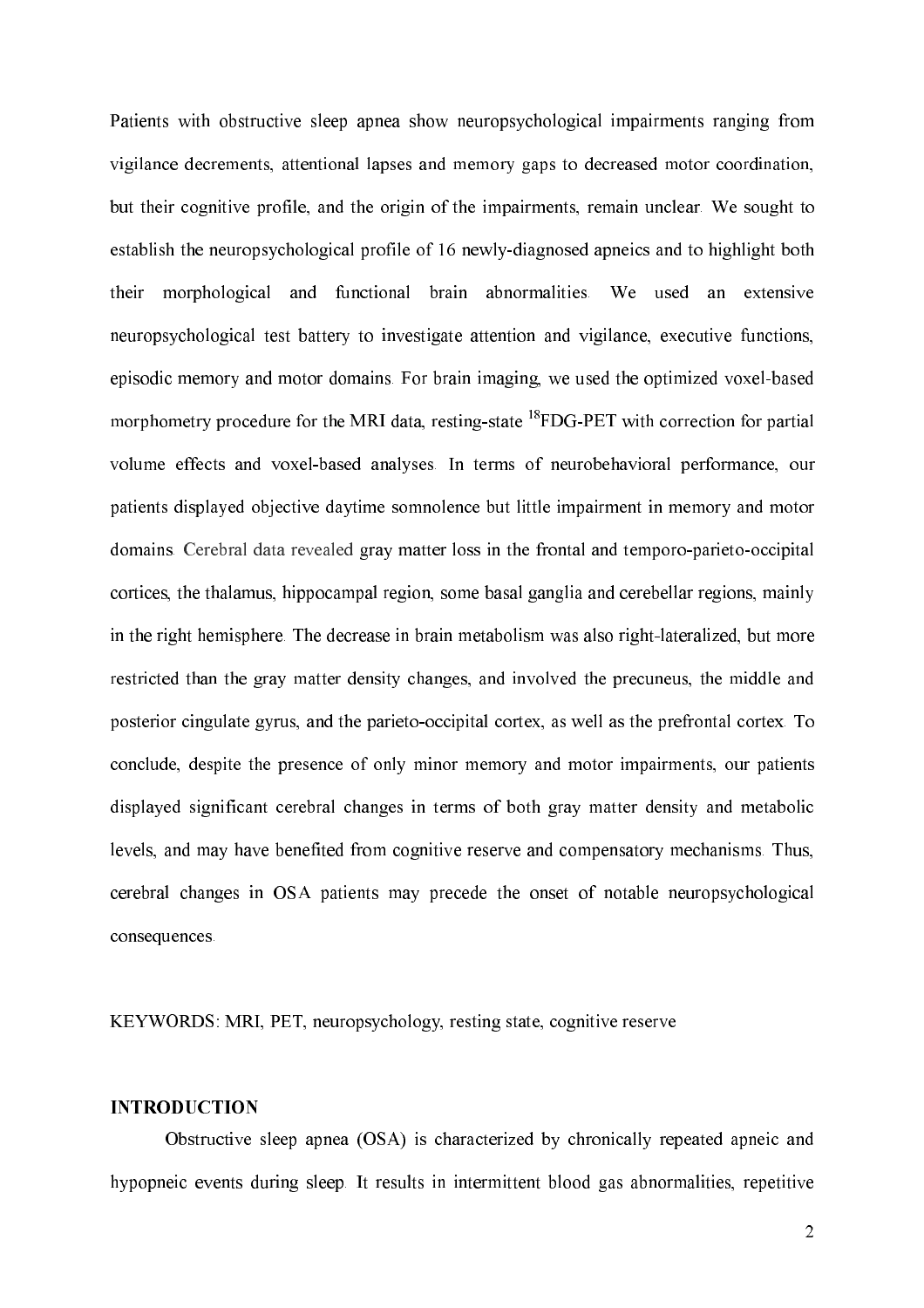arousals and the disruption of normal sleep architecture. Furthermore, the respiratory disturbances are associated with dramatic changes in cerebral blood flow amount and velocity (Gillin  $et$  al. 2002). OSA patients show neuropsychological impairments ranging from vigilance decrements, attentional lapses and memory gaps to decreases in motor coordination (Aloia *et al.* 2004; Beebe *et al.* 2003). However their cognitive profile remains difficult to grasp, given the use of a wide diversity of tests (Decary *et al.* 2000; Fulda and Schulz 2001) and the lack of a clear-cut characterization of disease severity, which is often based on the respiratory disturbance index (Redline *et al.* 2000; Sauter et al., 2000; Veasey 2006).

The possibility of structural impairment of the prefrontal cortex has been raised, given persistent neuropsychological deficits in apneics after treatment, especially in working memory and executive functions (Ferini-Strambi et al. 2003; Naëgelé et al. 1998). The first etiological model of OSA suggested a dysexecutive profile in apneics resulting from prefrontal cortex vulnerability to sleep fragmentation and blood gas abnormalities (Beebe and Gozal 2002). Other authors, however, have assumed that apneics suffer instead from attentional problems due to lack of sleep, and that there is, therefore no need to hypothesize structural brain damage (Verstraeten and Cluydts 2004).

Apneics' brain morphology has been investigated using magnetic resonance imaging (MRI), and hippocampal (Gale and Hopkins 2004; Morrell et al. 2003) and parahippocampal atrophies (Morrell *et al.* 2004) have been observed. Using the voxel-based morphometry (VBM) procedure, which makes it possible to assess the whole brain, Macey and colleagues reported a significant reduction in gray matter density in scattered areas in moderate to severe apneics (Macey et al. 2002). Conversely, O'Donoghue and colleagues (O'Donoghue et al. 2005) initially failed to find any significant gray matter loss in severe apneics. However, when they adopted a more lenient statistical threshold, they observed gray matter density loss in the posterior and mesial temporal lobe bilaterally and in the left insular region.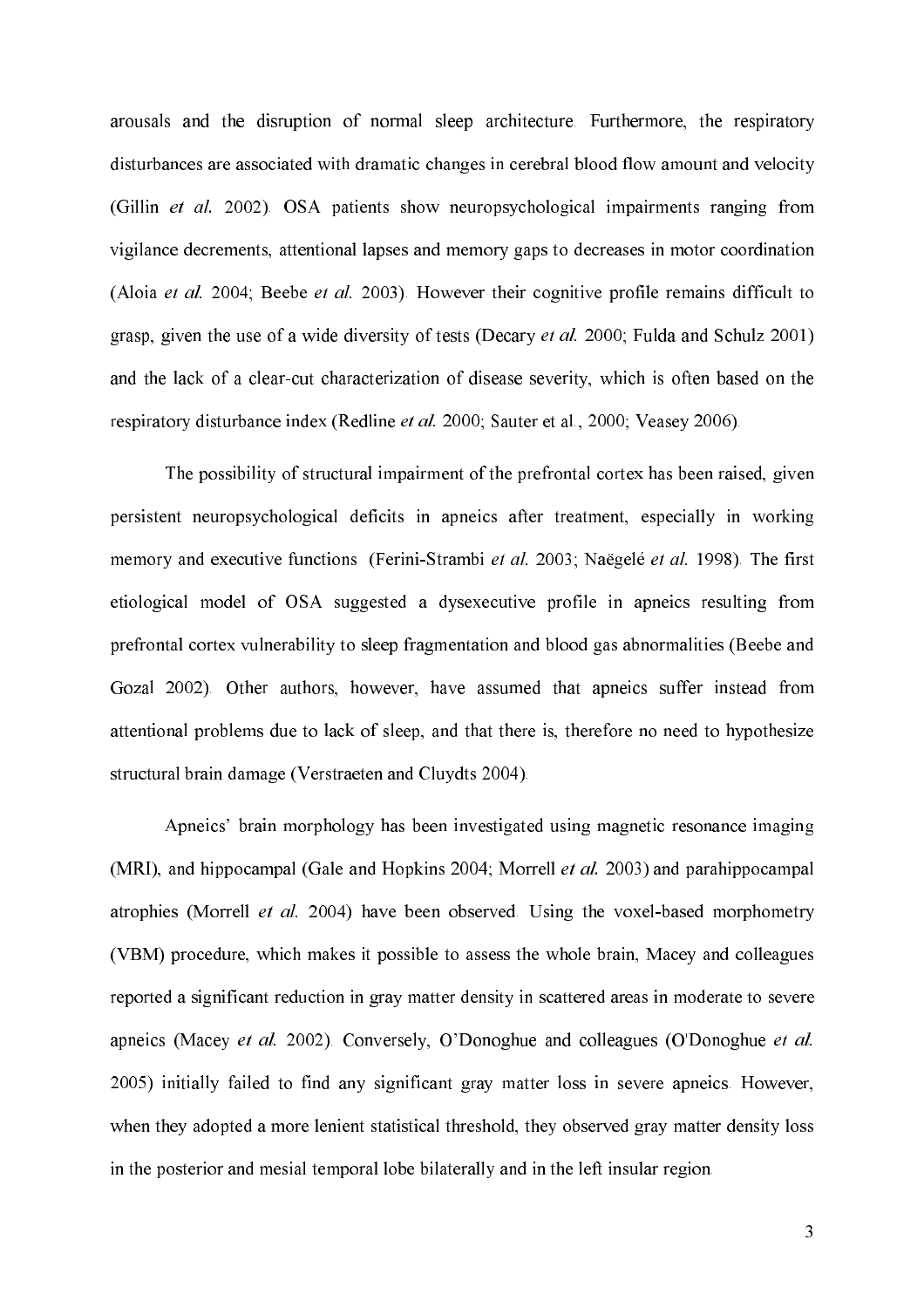Functional neuroimaging methods can reveal subtle neural dysfunction more effectively than morphological MRI, but few studies have used such techniques so far to study apneics. An FDG-PET study of five patients showed hypometabolism in the right amygdala, left hippocampus and left medial parietal cortex (Dani et al. 1996). Another study of eight patients by the same authors revealed hypometabolism in the anterior cingulate gyrus and the right premotor area (Pietrini *et al.* 1998). To our knowledge, no PET study has been carried out on OSA patients which performed an objective and comprehensive voxel-based analysis using SPM software.

In this study, we sought to describe the profile of cognitive impairment in a group of mild to severe apneics using a comprehensive neuropsychological test battery, and to assess abnormalities in both gray matter density and resting-state brain glucose utilization in the same group of patients throughout the entire brain.

#### **METHODS**

#### Subjects (see Table 1)

Sixteen newly-diagnosed patients (15 men and 1 woman; mean age =  $54.75$ , S.D. = 5.71) with OSA were recruited. The inclusion criteria were a clinical profile and subjective complaints of OSA, in accordance with the International Classification of Sleep Disorders (1997) and an apnea-hypopnea index (AHI) of  $\geq$  10/h. All patients were right-handed, had a mean AHI of  $38.31$  (S.D. = 14.33), at least seven years of schooling, and a normal score on the Mini Mental State Examination (MMSE). Given the lack of information about the interval between the disease's onset and its diagnosis, we asked our patients to estimate the date at which a significant decline had occurred in their quality of life and also when they experienced OSA symptoms for the first time. They estimated that the interval did not exceed a couple of years.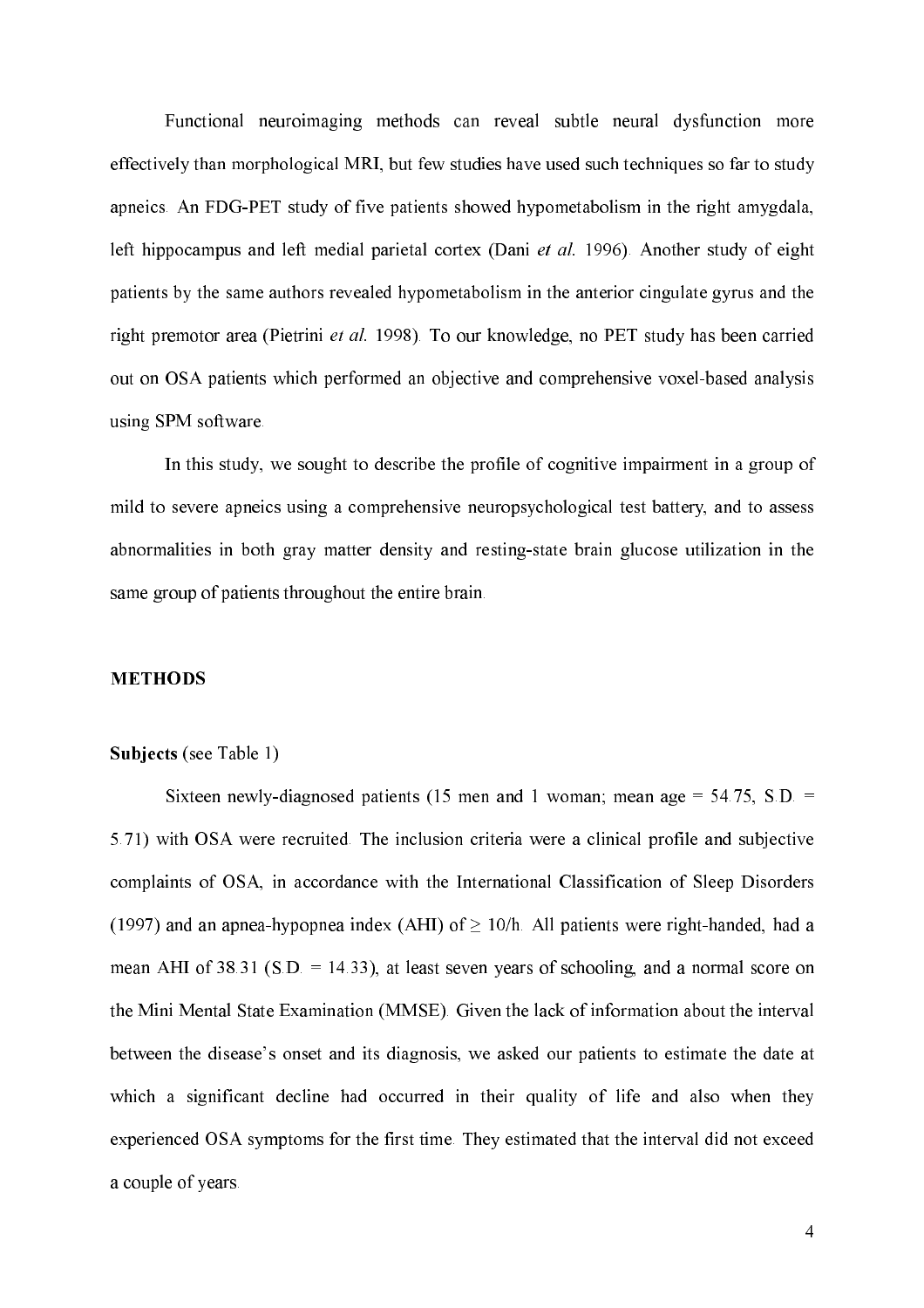Fourteen healthy control subjects (13 men and 1 woman; mean age =  $52.71$ , S.D = 7.01) matched with the OSA group for age, education and handedness underwent polysomnographic recordings (PSG) and a neuropsychological assessment. Each subject was submitted to full overnight polysomnographic screening (mean AHI =  $5.71$ , S.D. =  $3.27$ ). In addition to the exclusion criteria described above, no control had any history of snoring or sleep complaints, and none showed objective daytime somnolence. Brain imaging data were compared with those of another group of 19 strictly-selected, healthy age-matched controls (mean age = 55.26, S.D. = 6.67) from a brain database at the Cyceron Neuroimaging Center in Caen, France. This set of controls had been screened for cerebrovascular risk factors, mental disorder, substance abuse, head trauma, significant MRI or biological abnormality, and incipient dementia using a memory test battery (Baron  $et$   $al$ , 2001). The study was approved by the Research and Ethics Committee. All participants gave informed written consent.

#### **Protocol description**

Participants underwent two full-night polysomnographic recordings (PSG), the first one for familiarization. After the second night, a neuropsychological examination and a maintenance of wakefulness test (MWT) were carried out. Within a few days' interval at most, each patient also underwent an MRI scan and a PET-FDG study. Before undergoing brain imaging scans, we excluded any volunteers experiencing claustrophobia or anxiety in a confined environment. During data acquisition, they were reassured, knowing that they could remain in contact with us throughout the process. Finally, as stated on the consent form they signed, they knew that they could interrupt the experiment at any time. During the PET data acquisition, the wakefulness of our patients was monitored with a portable EEG device.

#### **Sleep analysis**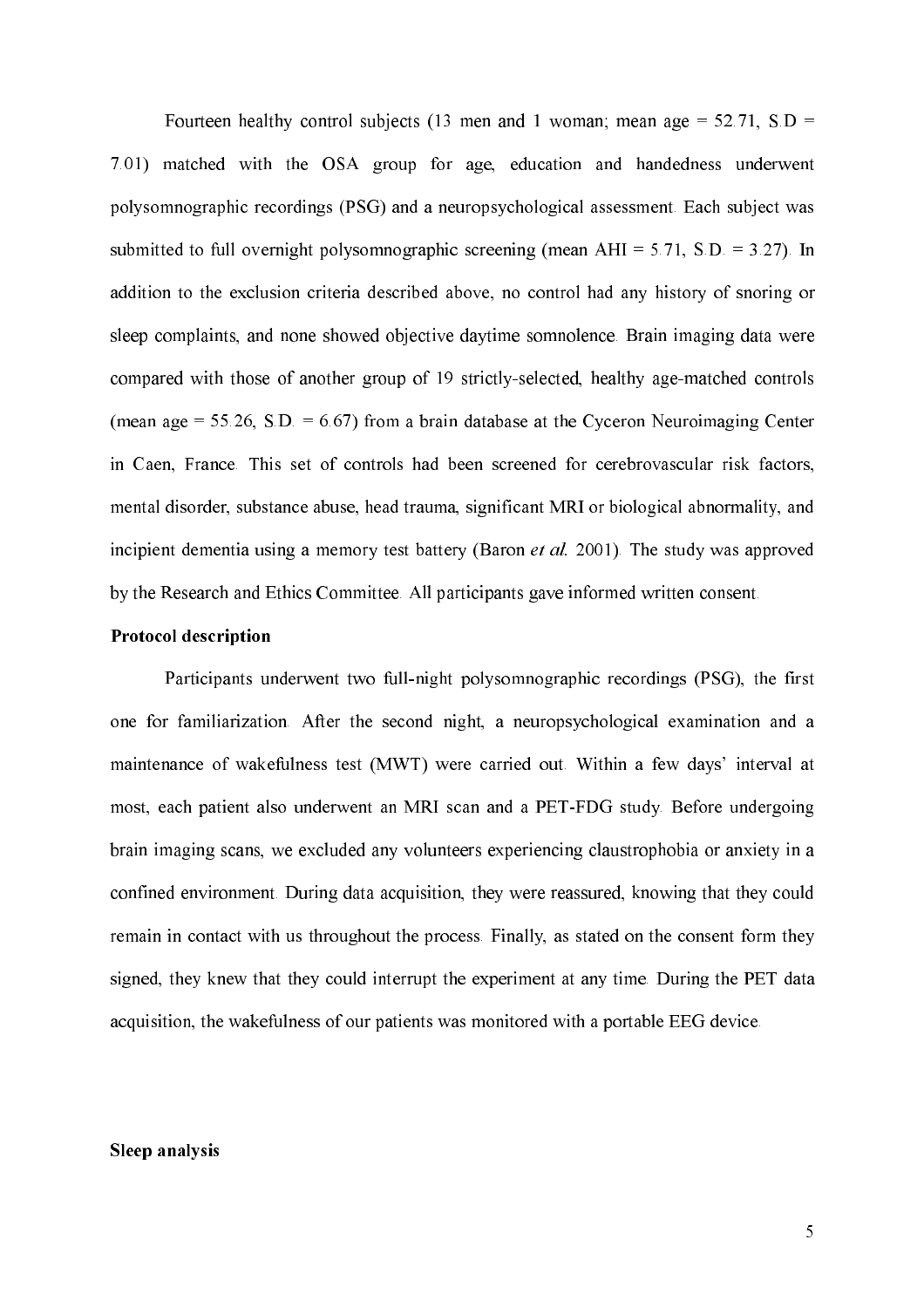We conducted a standard polysomnography (data acquisition system:  $CID-102$ ; Cidelec, Angers, France) including an electroencephalogram (EEG), left and right electrooculogram (EOG), chin electromyogram (EMG) and electrocardiogram (ECG). EEG leads were used as follows: Fp1 and Fp2 (frontal), C3 and C4 (central), T3 and T4 (temporal), and O1 and O2 (occipital) according to the 10-20 International System, with ear reference. The sampling frequency was 64 Hz. Thoracoabdominal respiratory movements were recorded by strain gauges, nasal airflow by nasal cannula, snoring by tracheal microphone and oxygen saturation by finger pulse oximeter. The occurrence of respiratory efforts was validated by means of a suprasternal pressure transducer (Meslier  $et$  al. 2002). In addition, electromyographic recordings were made of the tibialis anterior muscles to detect periodic leg movements. Episodes of apnea were defined as complete cessations of airflow for 10 seconds or more, and episodes of hypopnea as decreases in nasal airflow of more than 50%, and lasting for at least 10 seconds, accompanied by desaturation  $\geq$  3% or microarousals. The mean AHI during total sleep time was used as a respiratory disturbance index. A decrease in oxygen saturation of 3% or more from the baseline level was regarded as clinically significant. A desaturation index (DI) during total sleep time was calculated. We also took into account the percentage of sleep time spent in desaturation  $\leq 90\%$  (TSD). Recordings were scored off-line by an experienced neurologist according to Rechtschaffen and Kales' criteria (Rechtshaffen and Kales 1968), with 30-second epochs. Microarousals were scored according to the criteria of the American Sleep Disorders Association (1992). Respiratory events and periodic leg movements were automatically detected and visually corrected when necessary. The microarousal index (MI) during total sleep time was used as a sleep fragmentation index. The following variables were determined: sleep-onset latency (SL), sleep efficiency (SE), total sleep time (TST) and the percentage of time spent in sleep stages  $(1+2)$  and  $(3+4)$ , and rapid eye movement sleep (REM).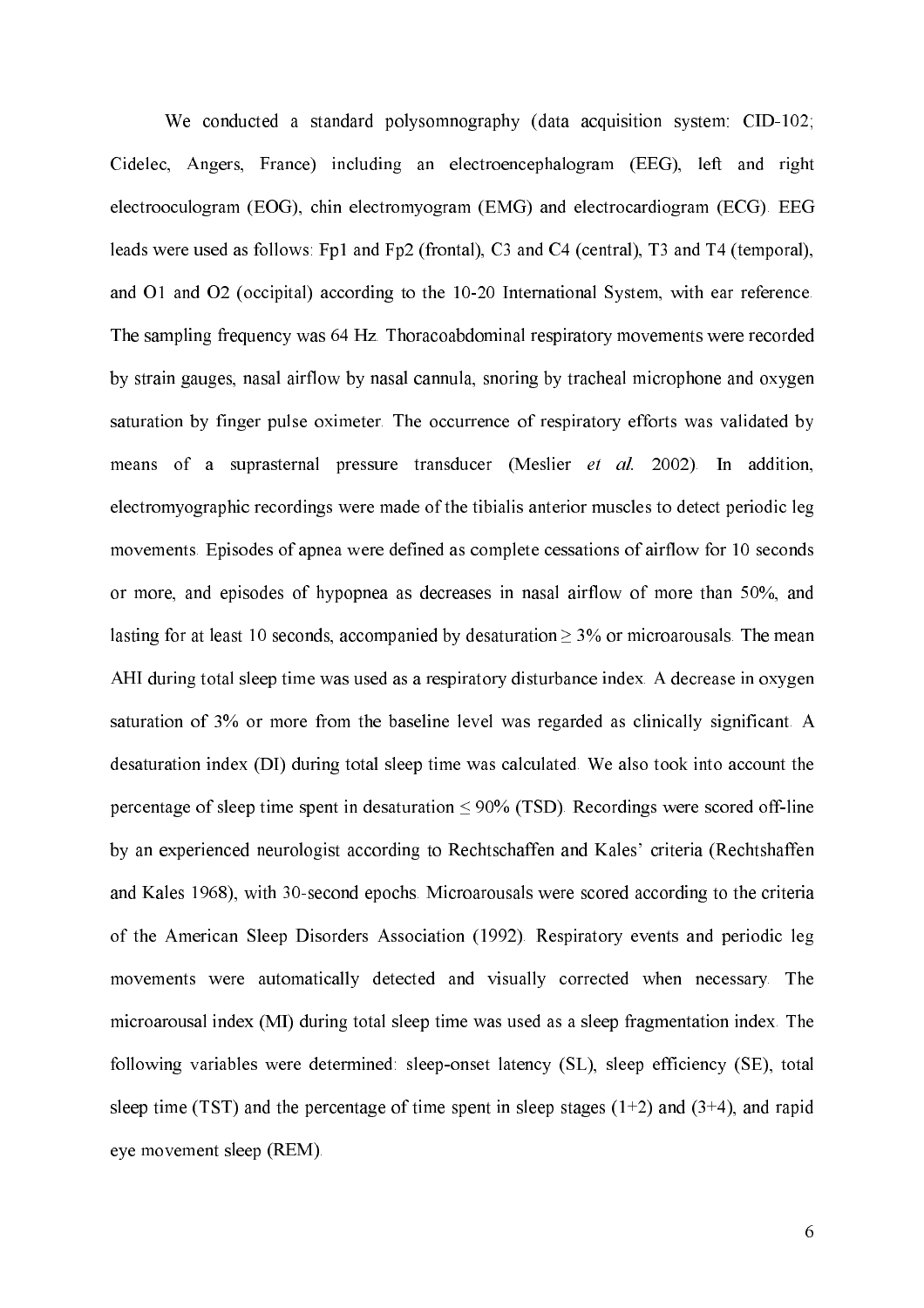#### Neuropsychological examination

 Our patients underwent an extensive battery of neuropsychological tests. Attention and vigilance were assessed by means of four subtasks taken from the test battery for attentional performance (TAP; Zimmermann and Fimm 1993), namely 'bimodal vigilance', 'alertness', 'go/no-go' and 'visual scanning', and two subtasks of the Wechsler memory scale (WMS3; Wechsler, 2001), namely forward digit and spatial spans. Working memory was assessed by means of the 'working memory' subtask (TAP) and three subtasks of the WMS3, namely backward digit, spatial spans and 'letter-number sequencing'. Executive functions were measured with a verbal fluency test (Cardebat et al. 1990) and two TAP subtasks: 'divided attention' and 'flexibility'. Episodic memory was gauged using four WMS3 subtasks: two verbal ones, namely 'logical memory' and 'verbal paired associates', and two visual ones, namely 'faces' and 'family pictures', while the Purdue pegboard test was used to test motor coordination in 11 patients.

#### **Brain imaging**

#### Data acquisition

A high-resolution T1-weighted volume MRI scan was conducted for each patient. This consisted of a set of 128 adjacent axial slices parallel to the anterior-posterior commissure (AC-PC line), with a slice thickness of 1.5 mm and a pixel size of 0.94 x 0.94 mm, using the spoiled gradient echo sequence (SPGR) (time repetition  $(TR) = 10.3$  ms; echo time  $(TE) = 2.1$ ms; field of view (FOV) =24\*18; matrix=256\*192). All the MRI data sets were acquired on the same scanner (1.5 T Signa Advantage EchoSpeed; General Electric) using the same parameters. Standard correction for field inhomogeneities was applied during acquisition.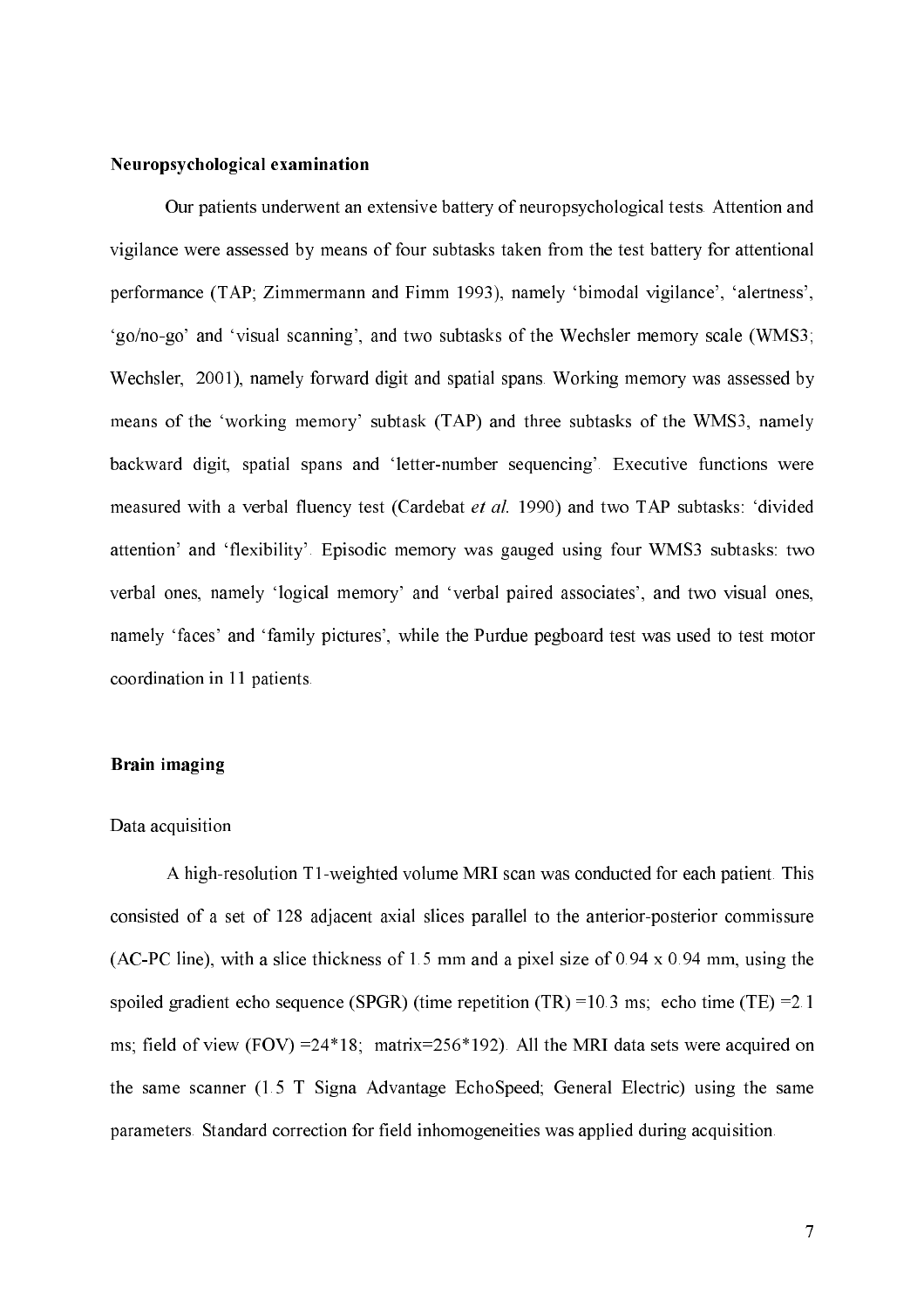Each subject also underwent a PET-FDG study. Data were collected using the highresolution PET-FDG ECAT Exact HR+ device with an isotropic resolution of  $4.6 \times 4.2 \times 4.2$ mm (FOV  $= 158$  mm). The patients were fasted for at least 4 hours prior to scanning. To minimize anxiety, the PET-FDG procedure was explained in detail beforehand. The head was positioned on a headrest according to the canthomeatal line and gently restrained with straps.  $^{18}$ FDG uptake was measured in the resting condition, with eyes closed, in a dark, quiet environment. A catheter was introduced into a vein in the arm to inject the radiotracer. Following Ga transmission scans, three to five mCi of  ${}^{18}$ FDG were injected as a bolus at time 0 and a 10-minute PET-FDG data acquisition period started at 50 minutes post-injection. Sixty-three planes were acquired with septa out (volume acquisition), using a voxel size of 2.2  $\times$  2.2  $\times$  2.43 mm (x y z). During the PET-FDG data acquisition, head motion was continuously monitored with laser beams projected onto ink marks drawn on the forehead and corrected whenever necessary.

#### Image processing and conversion

MRI data were analyzed using SPM2 and the optimized VBM protocol, described in detail elsewhere (Ashburner and Friston 2001; Good *et al.* 2001), and already in use in our laboratory (Chételat et al. 2003; Chételat et al. 2005; Desgranges et al. 2007). Briefly, the procedure included customized template creation (of the whole brain and of the gray matter (GM), white matter (WM) and cerebrospinal fluid (CSF) data sets) based on the MRI data of all the patients and controls ( $n = 35$ ), segmentation and normalization of the original (i.e. in native space) scans using these customized priors to determine optimum normalization parameters, application of these optimum parameters to the original scans, segmentation of the normalized data and smoothing of the resulting GM partitions, using a 12-mm Gaussian filter.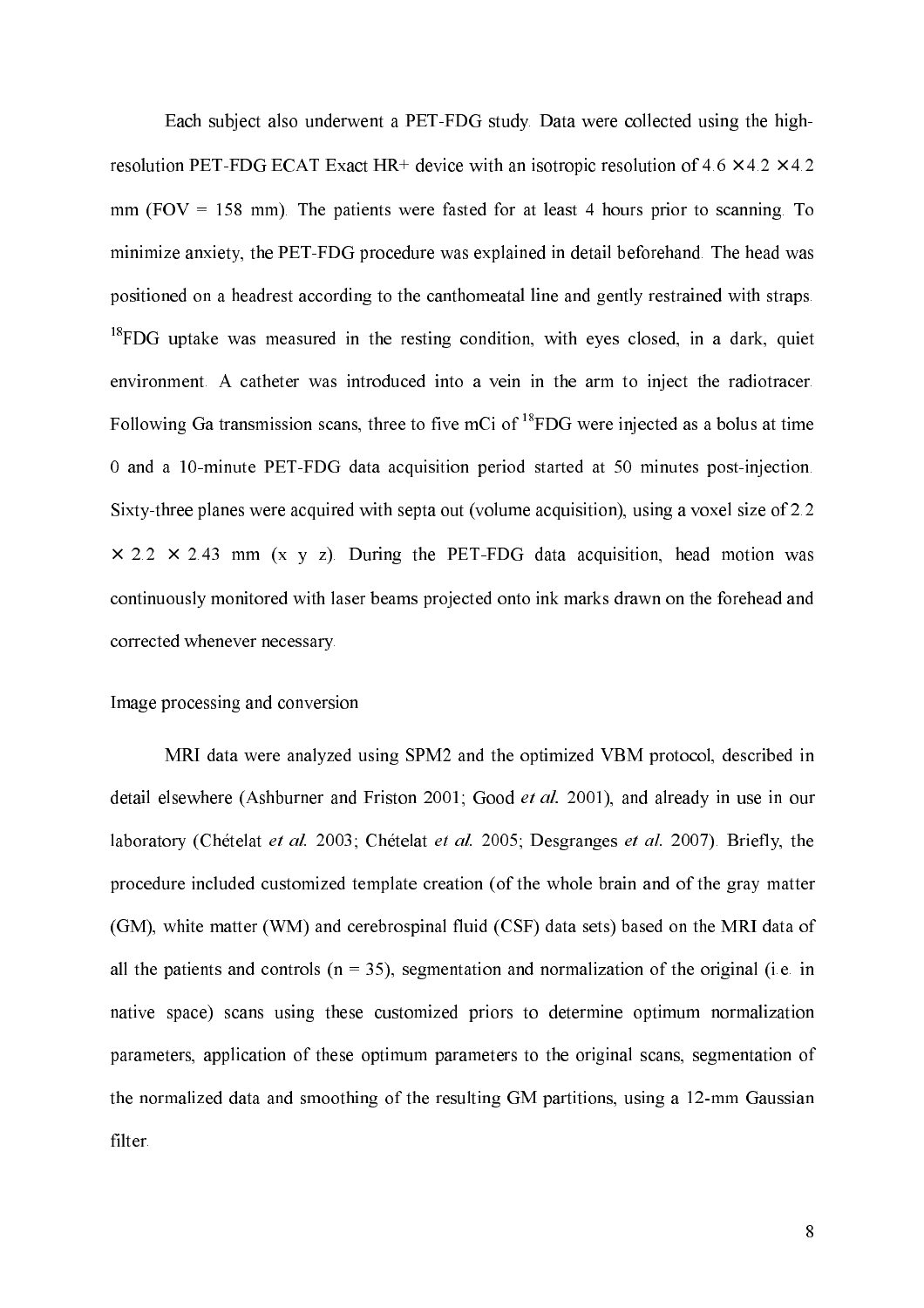Glucose metabolic values measured using PET may sometimes be biased, due to partial volume effects (PVE), i.e. radiotracer concentration in small structures being influenced by surrounding structures. For this reason, the PET-FDG data were first corrected for PVE due to both CSF and WM, using the optimum voxel-by-voxel method described in detail by Quarantelli and colleagues (Quarantelli *et al.* 2004) and already in use in our laboratory (Chételat *et al.* 2003; Desgranges *et al.* 2007). All image processing steps were carried out using 'PVE-lab' software. Using SPM2, corrected PET-FDG data were then subjected to coregistration onto their respective MRIs and normalized to the same customized template as that used for the normalization of MRI data, reapplying the optimum normalization parameters estimated by means of the VBM protocol. The corrected and spatially normalized PET-FDG sets were then smoothed using a classic Gaussian kernel of 14 mm.

#### Statistical analysis

Mean differences in PSG and neuropsychological variables between patients and controls were calculated by means of the one-tailed Mann-Whitney U test. Spearman's rank correlation coefficents were then calculated in the patient group between the PSG variables: apnea/hypopnea index (AHI), microarousal index (MI), desaturation index (DI), percentage of sleep time spent in desaturation <90% (TSD), mean score on the maintenance of wakefulness test (MWT) and the deficient neuropsychological scores. We used a statistical significance threshold of  $p<0.05$ , uncorrected for multiple comparisons.

Regarding the MRI and PET data, we assessed group differences to obtain maps of significant gray matter density decrease and significant hypometabolism in patients with OSA compared with controls. Two independent analyses were performed on the MRI and PET data, both using the "compare-populations: 1 scan/subject" (two sample t-test)" SPM2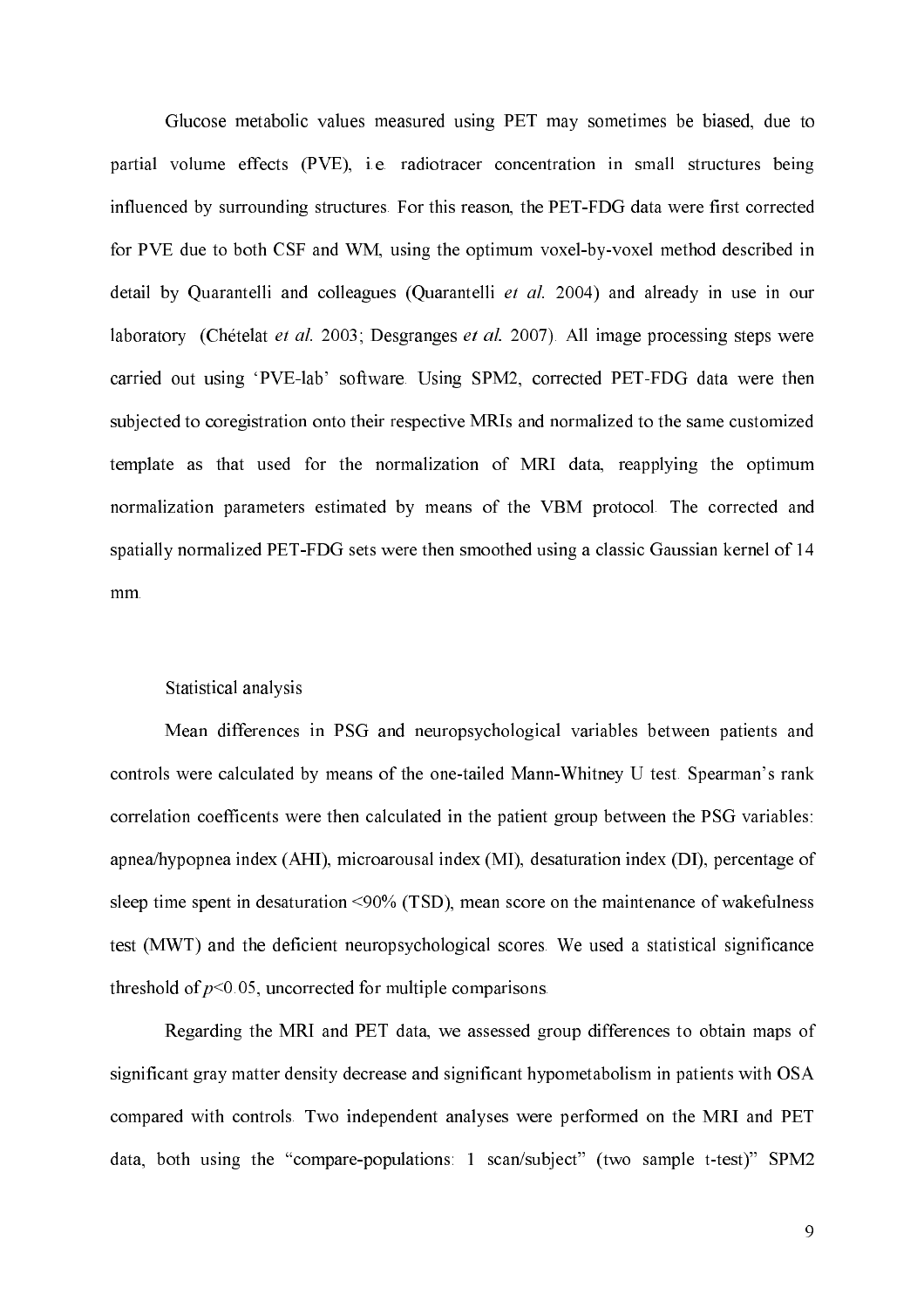routine. To minimize "edge effects", only those voxels with values above 60% of the mean for the whole brain were selected for statistical analysis. We used the "proportional scaling" routine to control for individual variations in PET data. For these analyses, we used a statistical significance threshold of  $p \le 0.005$  (uncorrected for multiple comparisons) for the voxels and  $p$  corrected  $\leq 0.05$  for the clusters.

Lastly, using the "single-subject: covariates only" SPM2 routine, with PSG variables (see above) and the MWT and deficient neuropsychological scores as covariates, correlations were computed across the 16 OSA patients with PET data. For each correlation, the influence of age was controlled by setting age as a confounding variable. For these correlative analyses, we used a threshold of  $p<0.005$  uncorrected, with a minimum cluster size of 50 voxels, to limit the risk of false positives. A more liberal threshold in correlative analyses may not fully protect against results due to chance, but has previously been used with the same approach not only by our group (Chételat et al. 2003; Desgranges et al. 1998) but also by others (Teipel et al. 2006; Zahn et al. 2006).

#### **RESULTS**

Patients differed significantly from controls in terms of PSG variables, sleep architecture, daytime sleepiness and quality of life (Table 1), as well as several neuropsychological (episodic memory and motor domains) and cerebral findings (Tables 2 and 3)

#### Insert Table 1

#### Neuropsychological outcomes

Apneics performed more poorly than controls on two of the WMS3 episodic memory subtests ('verbal paired associates' learning curve, percentage of retained items in 'family pictures') and on both components of the Purdue pegboard test ('dominant hand' and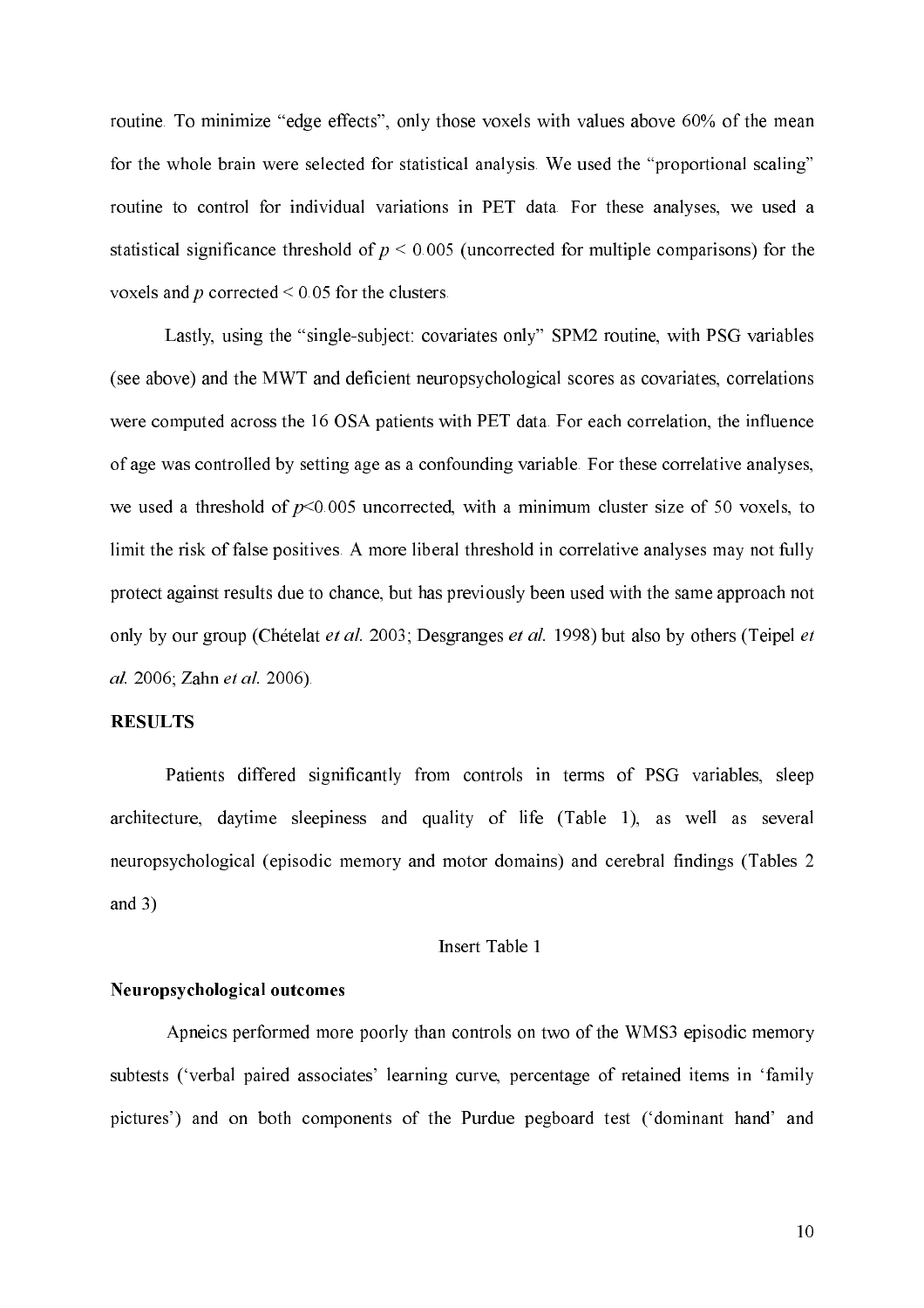'assembly task') (Table 2). The remaining neuropsychological test scores were within the normal range.

#### Insert Table 2

There were no significant correlations between these deficient neuropsychological scores, the PSG variables or the MWT score.

#### Gray matter density changes

Significant gray matter loss (Fig. 1 and Table 3) was found in the bilateral prefrontal cortex (inferior, middle and superior gyri), bilateral inferior parietal gyrus, right temporal cortex (inferior, middle and superior temporal gyri), occipital cortex (left middle occipital gyrus, right fusiform and lingual gyri), right thalamus, some of the basal ganglia (left putamen, caudate nucleus and pallidum), right hippocampus and parahippocampal gyrus and cerebellum (right cerebellar hemisphere and vermis). Most of these abnormalities were rightlateralized.

Insert Table 3 and Figure 1

#### Cerebral metabolic changes

Apneics only showed significant hypometabolism in the right hemisphere (Fig. 2 and Table 4), in the precuneus, middle and posterior cingulate gyrus, parietal cortex (supramarginal gyrus, inferior parietal gyrus, angular gyrus), occipital cortex (cuneus and superior occipital gyrus) and superior temporal gyrus. There was also a trend ( $p$  corrected  $\leq$ 0.08 for the clusters) towards hypometabolism in the prefrontal cortex (inferior and middle frontal gyri). Note that the peak located in this region was most significant at the voxel level (see Table 4).

Insert Table 4 and Figure 2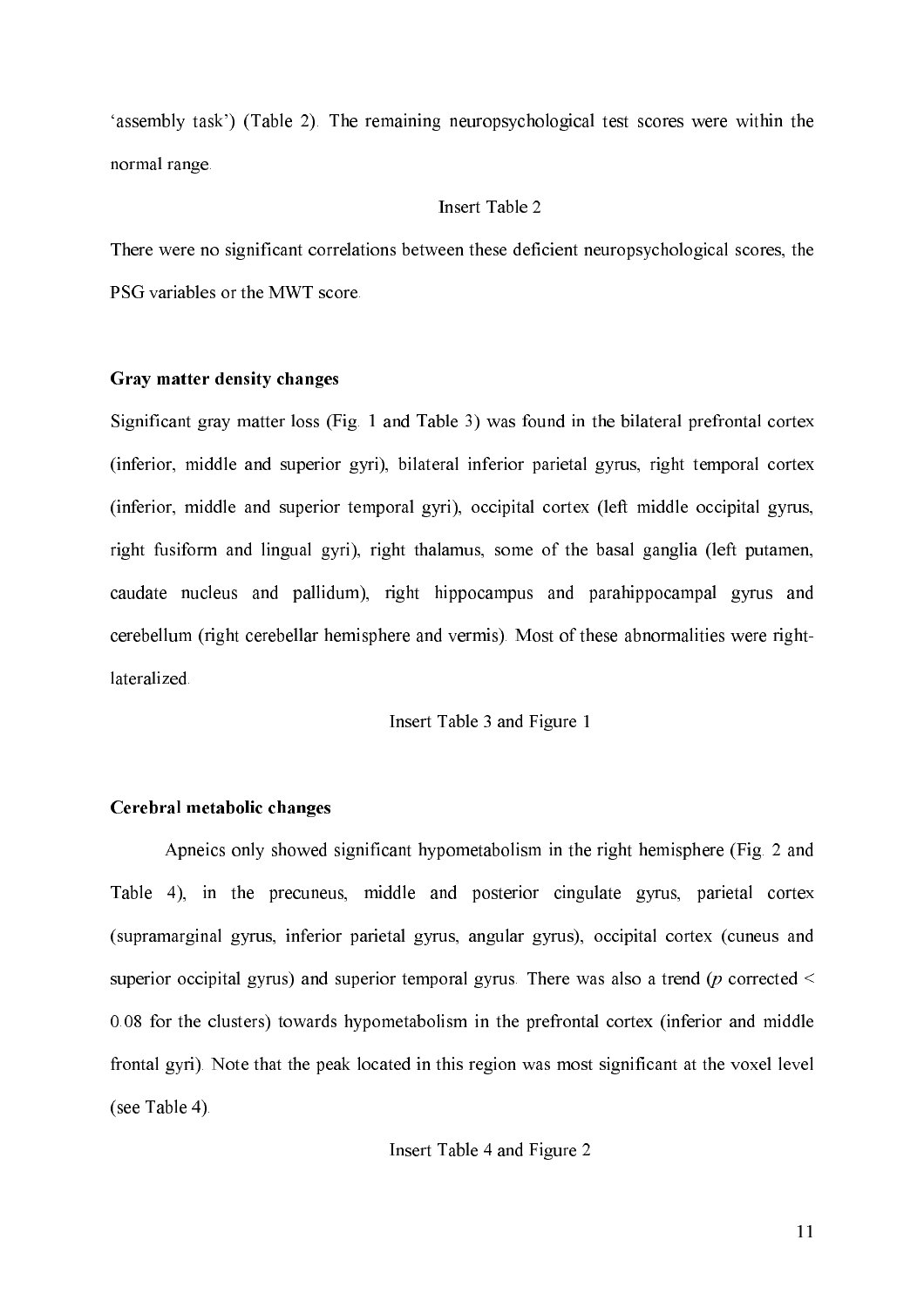#### Links between PSG/neuropsychological and brain metabolism

All the significant correlations went in the expected direction. Regarding PSG data, we found only a negative correlation between MI and the metabolism of the bilateral superior motor area and the left superior parietal cortex (Fig. 3 and Table 5).

Objective daytime sleepiness, i.e. the MWT score, correlated positively with cerebellar metabolism, bilaterally (Fig. 3 and Table 5). The paired associates and Purdue pegboard (both measures) scores were also positively correlated with this region (Fig. 3 and Table 5).

#### **DISCUSSION**

We studied a group of patients suffering from mild to severe OSA, using a comprehensive neuropsychological test battery and, for the first time, both gray matter density and resting-state brain glucose utilization examinations in the same group of patients, including 1) an optimized VBM procedure using a customized template from both patients and controls, 2) the correction of PET data for PVE and 3) the same threshold for assessing both atrophy and hypometabolism statistics.

#### Neuropsychological performances

Compared with controls, our patients showed relatively preserved attentional performance. We did not find any group effect in our patients, although some displayed scattered attentional impairments (reaction time and/or errors). Mazza and colleagues (Mazza et al. 2005) reported vigilance and/or attentional impairment in the majority of their patients. These authors used an attentional test battery comprising three long-lasting tasks: 1) Oxford sleep resistance (OSleR), which is an objective daytime somnolence test resembling the MWT condition, 2) a driving simulator task and 3) the continuous performance test (CPT). Our longest attention test was 'bimodal vigilance', which lasted 15 minutes, whereas all the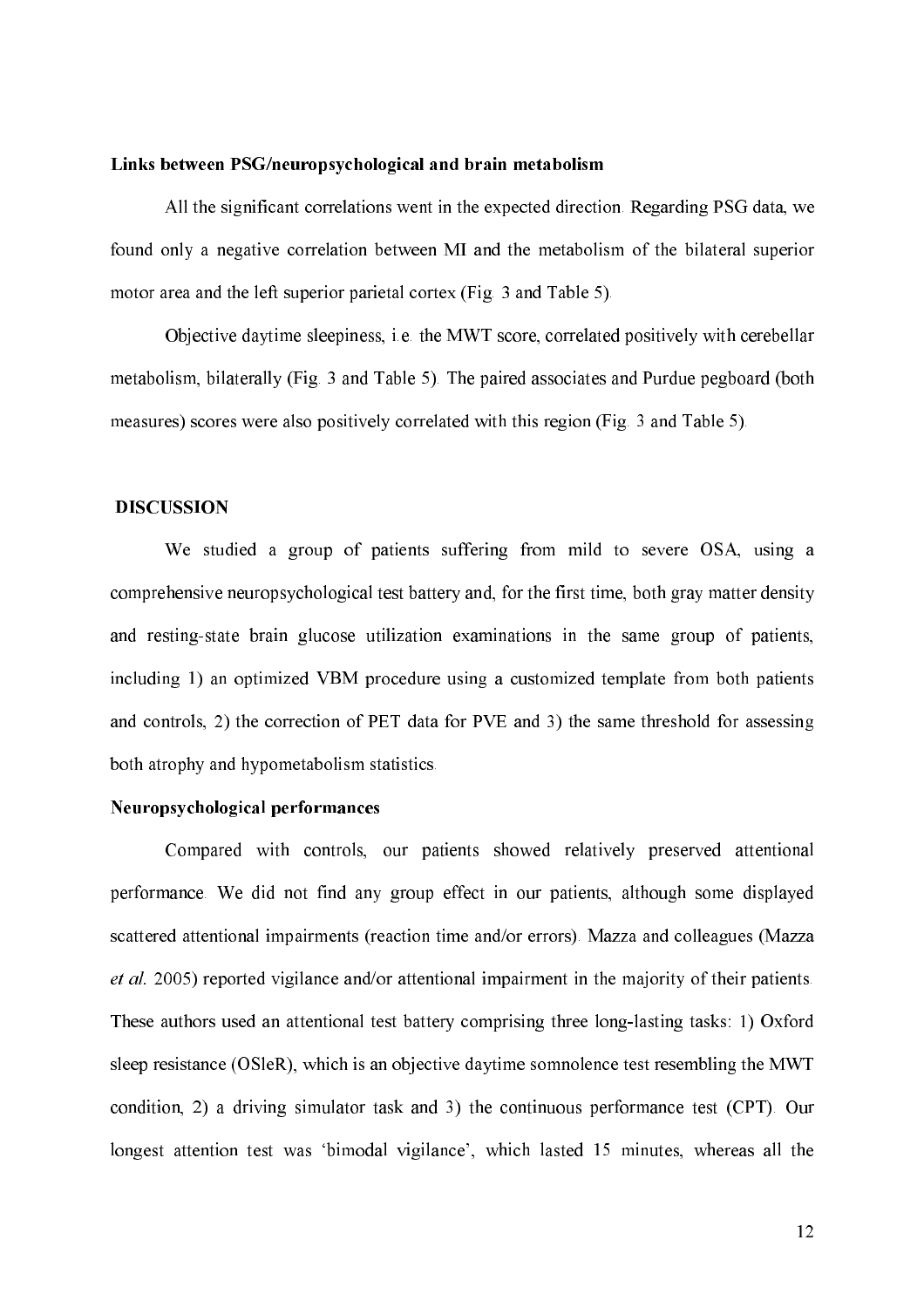attentional tasks in the study conducted by Mazza and colleagues (Mazza et al. 2005) lasted more than 20 minutes. In addition, our patient group fell asleep within approximately 20 minutes on average (MWT score), suggesting that potential attentional impairments might have been revealed by long-lasting tasks (Decary et al. 2000).

Alchanatis and colleagues (Alchanatis  $et$  al. 2005) showed that high-intelligence patients had the same attention/alertness performances as high-intelligence controls, and assumed that high intelligence offers some protection against OSA-related cognitive decline, possibly in the form of increased cognitive reserve. In our study, most of the patients were highly educated (graduate and postgraduate levels) and had professions involving permanent intellectual and/or attentional constraints (e.g. entrepreneurs, directors, a corporate lawyer, two medical professionals and three subjects occupying a position of responsibility). There is reason to believe that their professional experience may have allowed them to cope somewhat better with routine attentional requirements. However, they did acknowledge having to struggle to maintain their attention in monotonous and long-lasting situations.

In the executive function assessment, our patients performed similarly to controls, in agreement with some authors (Redline  $et$   $al.$  1997; Verstraeten  $et$   $al.$  2004) but in contrast to others (Bedard et al. 1991; Montplaisir et al. 1992). A critical review (Verstraeten and Cluydts, 2004) regarding the executive control of attention in apneics suggested that several findings in the literature, interpreted as evidence of dysexecutive performance, should be viewed with caution, given the lack of careful methodology (e.g. basic attentional performances were only infrequently monitored in executive tasks). Our findings i.e., only vigilance decrements, as evidenced by MWT scores, suggest a probable decrease in the basic tonic attention level in apneics (Lis et al. 2008; Verstraeten and Cluydts 2004).

In terms of memory, our patients displayed minor impairment in word list learning, confirming the findings of Salorio and colleagues (Salorio  $et$   $al$ . 2002). They also displayed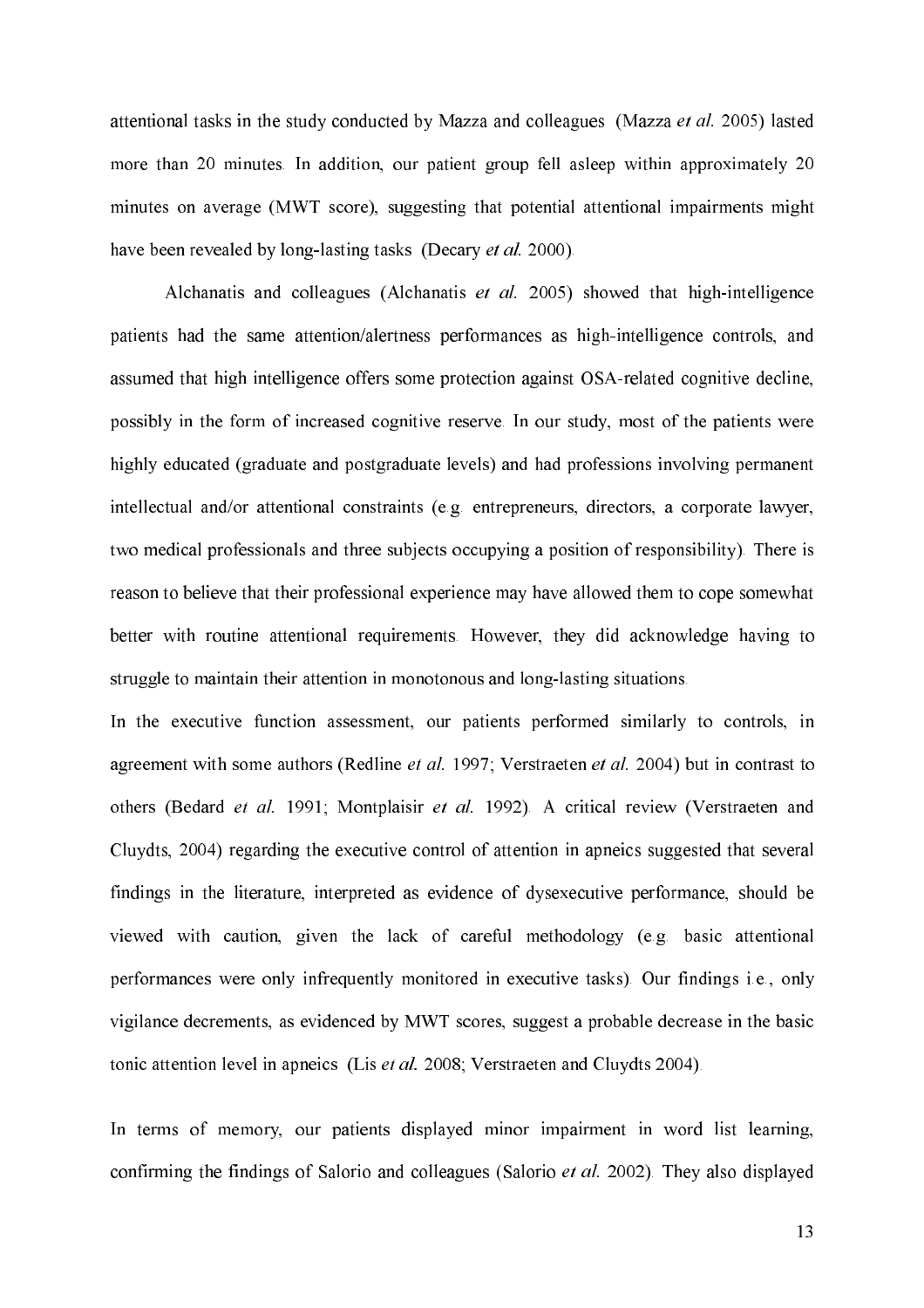slightly decreased recall in a visual episodic memory task. In their group of patients, Naëgelé and colleagues (Naëgelé et al. 2006) observed a free recall deficit in episodic memory but normal maintenance, recognition and forgetfulness, suggesting that memory impairment in OSA is mild (Fulda and Schulz 2001) and does not affect all memory processes (Naëgelé et  $al. 1995$ ; Naëgelé et al. 2006; Salorio et al. 2002). Thus, in our study, a memory task, namely 'Paired associates', evidenced some learning difficulties and, another one, namely 'Family pictures', showed a mild free recall impairment, in accordance with the literature, these two tasks being usually used to assess the same cognitive function, i.e. episodic memory.

Lastly, in the motor domain, the Purdue pegboard test evidenced both simple motor speed and fine coordination deficits, in accordance with several previous studies (Bedard et al. 1991; Beebe et al. 2003; Greenberg et al. 1987).

In sum, our apneic sample displayed only minor impairment when they underwent a comprehensive neuropsychological test battery, in agreement with other studies (Kim *et al.*) 1997; Redline et al. 1997). Our findings do not corroborate the presumed dysexecutive profile (Beebe and Gozal 2002).

It should be pointed out that OSA without notable cognitive impairments has been fortuitously discovered in about half a non-clinical population (Quan *et al.* 2006). The daytime neurobehavioral manifestations of OSA may simply be an epiphenomenon of respiratory disturbances during sleep and many resilience factors may temporarily prevent apneics from sustaining substantial neurobehavioral deficits (Beebe 2005). These factors include sleep deprivation tolerance (Mu  $et$  al. 2005) and cognitive reserve that allows patients to cope relatively well with daytime challenges (Stern 2002).

The relationship between neuropsychological deficits and OSA features is rarely strong and consistent (Adams  $et$   $al.$  2001; Kingshott  $et$   $al.$  1998; Sauter  $et$   $al.$  2000), and there were no significant correlations in our sample between the deficient neuropsychological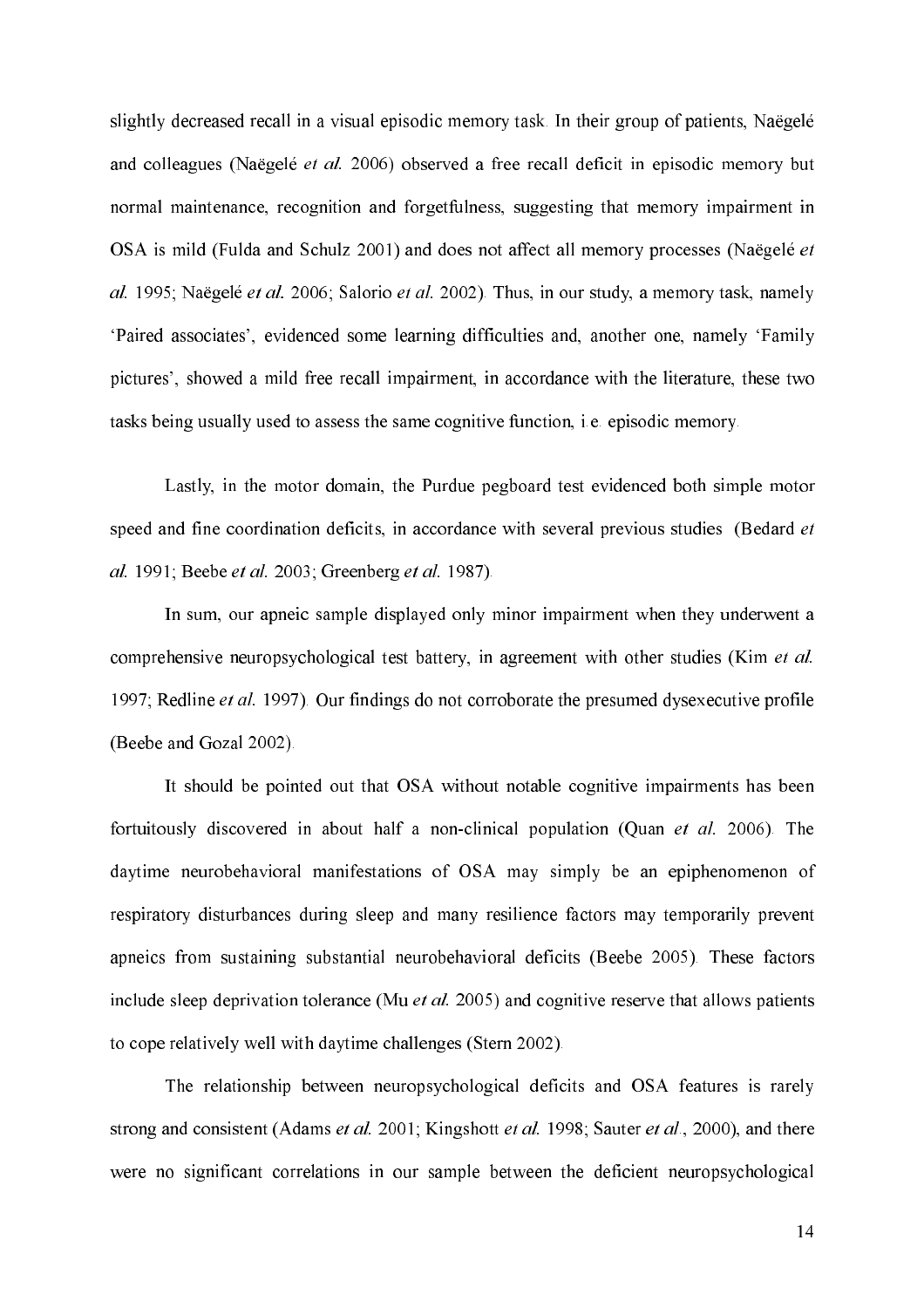scores, the PSG and the MWT variables. Such links would, however, appear to exist in more severely affected patients, as suggested by a number of studies highlighting the impact of nocturnal hypoxemia on vigilance, executive and psychomotor tasks and the impact of vigilance impairment on attention and memory functions (Bedard  $et$  al. 1991; Montplaisir  $et$ al. 1992). Unlike the aforementioned studies which comprised patients with profound hypoxemia, our sample did not seem to be severely hypoxemic (very few patients were under 80% in terms of the percentage of time spent under this degree of desaturation). Furthermore, our patients were mostly in their mid-fifties, and possibly at disease onset. In most cases, they estimated that changes in their quality of life had occurred within the last couple of years. Hence, untreated OSA is likely to have a more substantial effect on cognitive functioning with advancing years. In fact, a recent study showed that aging apneics demonstrate cognitive decline, while younger patients with the same disease severity are somehow able to compensate for this effect (Alchanatis et al. 2008). Moreover, elderly patients may have a risk of dementia comorbidity (Bliwise 2002; O'Hara et al. 2005).

#### Cerebral changes

Taken together, our findings revealed cerebral changes (mainly right-lateralized) regarding both gray matter density and metabolism. PET measurements of resting-state brain glucose utilization reflect local baseline integrated synaptic activity and therefore both neuronal lesions and synaptic dysfunction, whereas VBM only assesses gray matter loss. The latter was located in scattered sites, i.e. the frontal and temporo-parieto-occipital cortices, the thalamus, some of the basal ganglia and the cerebellar regions, whereas the decrease in brain metabolism was more localized than gray matter density changes, restricted to the cuneus and precuneus, temporo-parieto-occipital cortices and middle and posterior cingulate area, as well as the prefrontal cortex (as a statistical trend).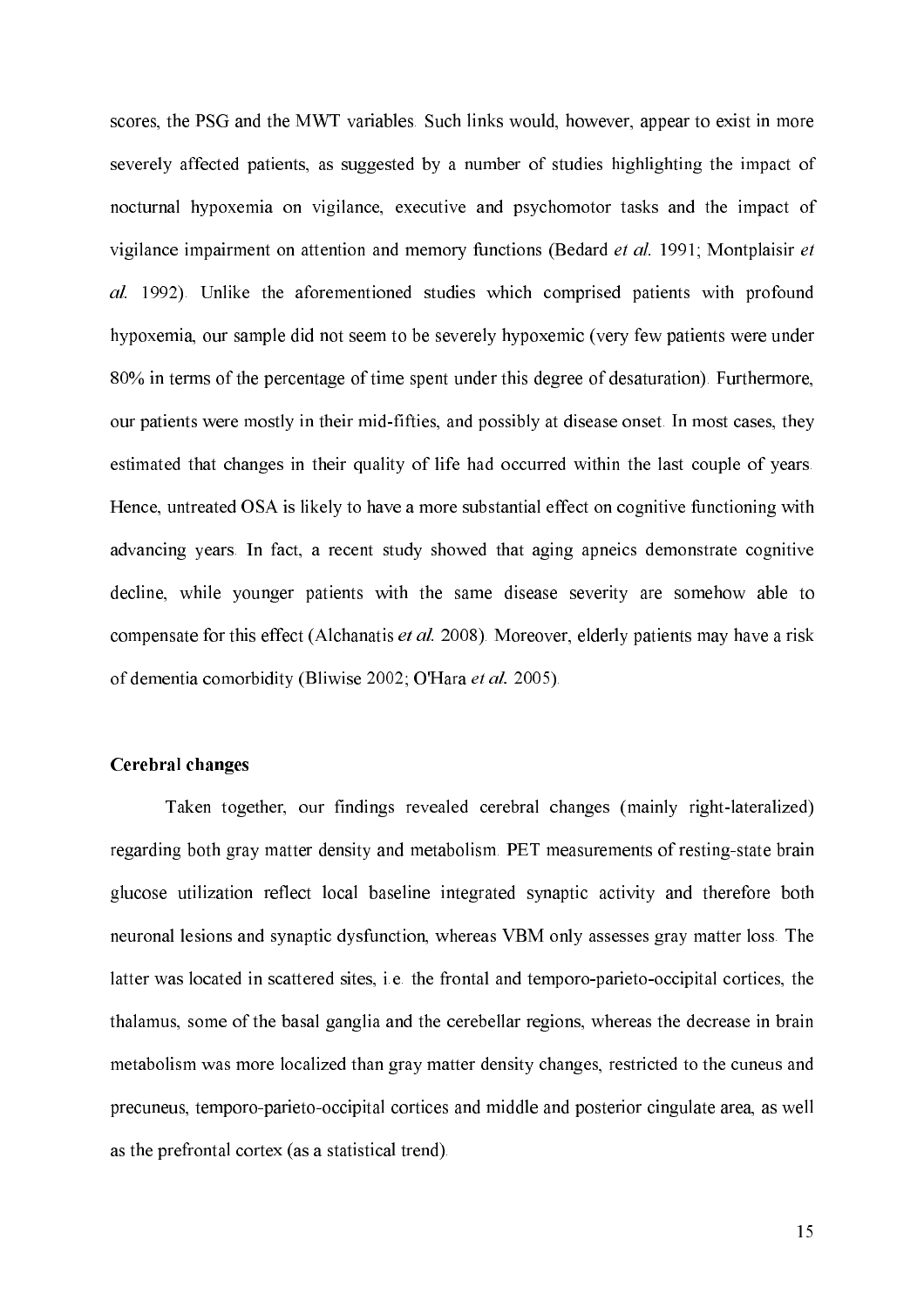Our patients showed significant gray matter loss in several brain areas previously identified by Macey and colleagues (Macey *et al.* 2002). Interestingly, some of the affected brain areas happen to be particularly vulnerable to anoxia, such as the basal ganglia, the cerebellum and the hippocampal region (Gozal et al. 2001; Konaka et al. 2007). Hypoxemia may cause brain structural changes, as shown in animal models (Gozal *et al.* 2001). That said, our patients did not seem to be severely hypoxemic and the controlled hypoxia of rodent models in a laboratory setting (e.g. Gozal and coworkers) cannot be likened to our patients' condition, in terms of exposure to hypoxia.Thus, the decrease in gray matter density may also be induced by factors other than apneic events, i.e. brain lesions that are congenital in nature, acquired (Macey et al. 2002) or subsequent to cardiovascular comorbidities (Macey and Harper 2005; O'Donoghue et al. 2005). As in the study conducted by Macey and colleagues, it is noteworthy that our sample encompassed patients with cardiovascular comorbidities (controlled hypertension, dyslipidemia and prior but no recent history of myocardial infarction).

The gray matter density changes seen in our patients do partially corroborate the prefrontal hypothesis, given the changes found not only in the PFC region but also in the basal ganglia and thalamus which are linked to this region (Alexander and Crutcher 1990; MacDonald *et al.* 2000).

These gray matter density changes may account for certain neurobehavioral impairments seen in our patients, as many of the atrophic sites (right frontoparietal circuit extending to basal ganglia) are involved in attentional abilities (Sturm et al. 1999; Sturm and Willmes 2001). The cerebral damage (especially the prefrontal and thalamic ones) may also account for our patients' sleepiness (Coull 1998; Portas *et al.* 1998) and for the residual somnolence reported in treatment studies (Marshall *et al.* 2006).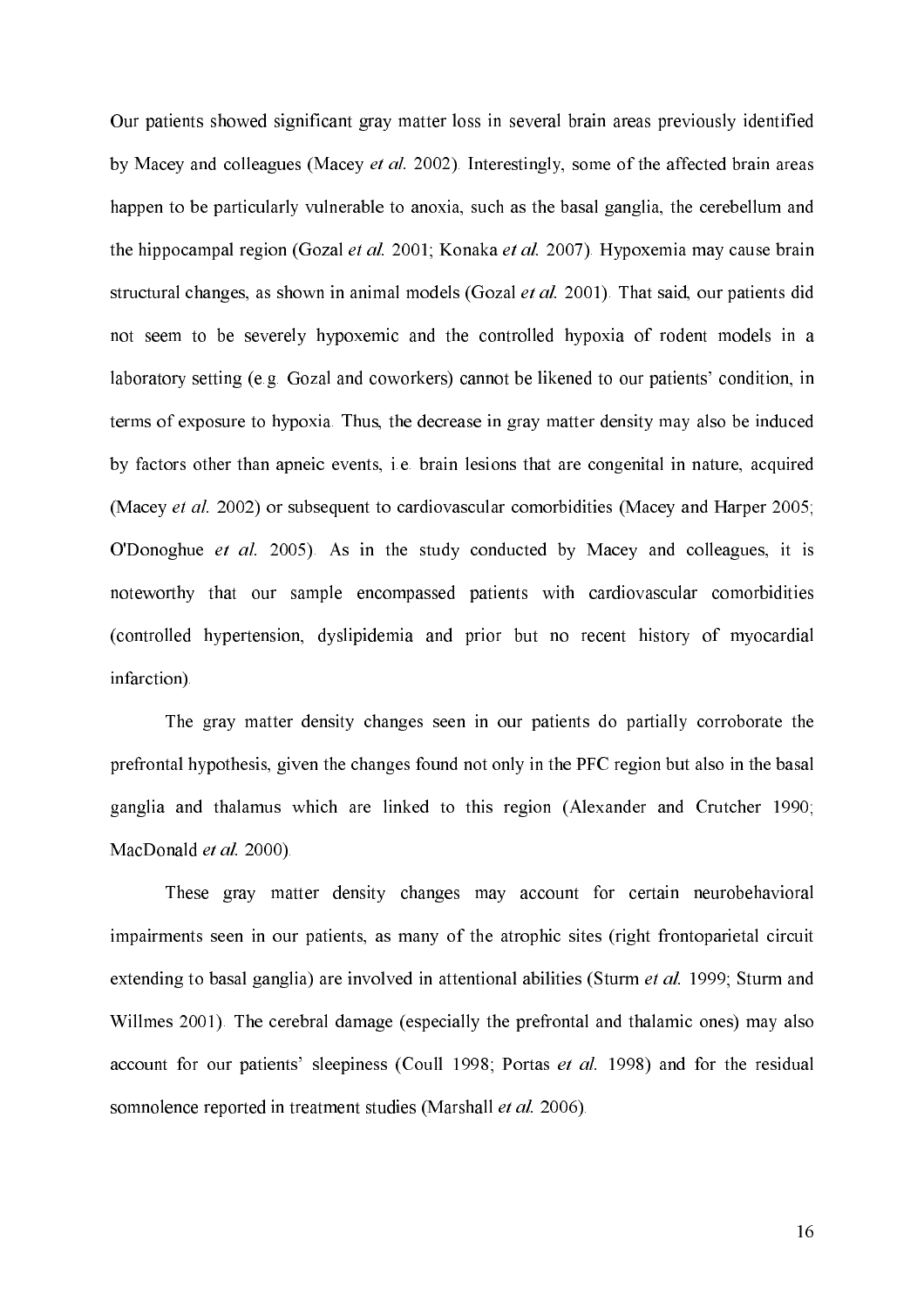In addition, some brain areas in which gray matter is significantly decreased in our patients (hippocampus and thalamus which belong to the Papez circuit, as well as frontoparietal regions) play an important role in episodic memory (Eustache and Desgranges 2008), which is in agreement with the mild memory deficit seen in our patients. Lastly, the motor speed and fine motor coordination impairments displayed by our patients may be linked with cerebellar changes (Ramnani *et al.* 2001; Verleger *et al.* 1999).

Hypometabolism was more restricted than the gray matter density changes and was found in the precuneus, the parieto-occipital cortex and the cingulate gyrus (middle and posterior areas), as well as in the prefrontal cortex (as a statistical trend). Some of these structures were also atrophic, in particular the right inferior parietal cortex and prefrontal cortex, the latter finding reinforcing the frontal hypothesis. The functional impairment of the precuneus and cingulate gyrus, which were not atrophic, may have been caused partly by remote effects originating from morphologically-impaired areas with decreased connectivity (Chételat et al. 2003), although we cannot exclude the possibility that minor structural changes in these areas may also have been partly responsible for this hypometabolism (at a lenient threshold of  $p \le 0.01$  uncorrected, GM loss was observed in these structures).

Some of the brain areas found to be hypometabolic in our sample (i.e. the precuneus, cingulate areas and inferior parietal cortex) belong to the 'default mode' circuit, a "novel and only recently appreciated brain system that participates in internal modes of cognition", i.e. a neural circuit of 'normal' mental activity in the conscious resting state (Buckner *et al.* 2008; Cavanna and Trimble 2006; Raichle et al. 2001). Although the wakefulness of our patients was monitored during the PET data acquisition period using a portable EEG device, unlike healthy subjects, they probably had disturbed neural activity in brain regions that are usually active during the normal resting state. Similarly, using quantitative electroencephalographic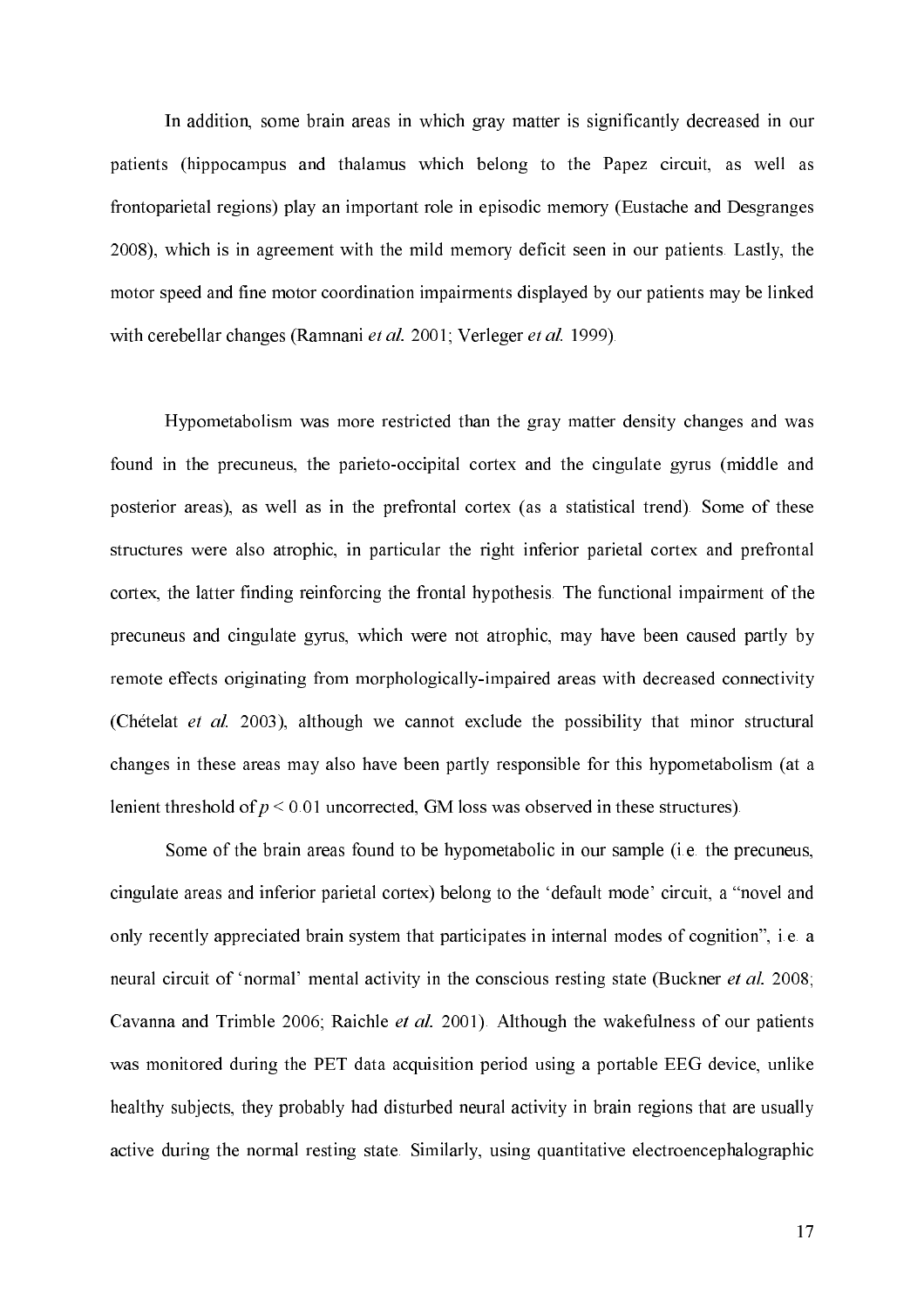analysis (qEEG), Morisson and colleagues (Morisson  $et$   $al$ . 1998) recorded an EEG slowing in awake apneics, in all the cortical regions they examined. This suggests that, during wakefulness, the apneics' functional neural abnormalities may disturb the mental activity needed in the resting condition.

All the significant correlations between the PET data and MWT scores and the deficient neuropsychological scores were found in cerebellar regions. Our findings not only underline the well-known links between motor function and cerebellum, but also point to the involvement of this region in cognitive functions, notably in episodic memory (Andreasen et al. 1999; Leiner et al. 1991; Schmahmann and Pandya 1997). In addition, we found significant correlations between the MI index and the metabolism of the bilateral superior motor area and the left superior parietal cortex, which may reflect a negative effect of sleep fragmentation, and could be linked to psychomotor vigilance decrements seen in healthy subjects after sleep deprivation (Drummond  $et$   $al. 2005a$ ).

#### Limitations

One of the limitations of this study was the relatively small sample of patients, which prevented us from generalizing our findings to all apneics, notably the neuropsychological results. Given the small size of this group, we chose not to correct for multiple comparisons as far as the neuropsychological data were concerned, in order to highlight cognitive abnormalities, even mild ones, and clarify their links with the brain imaging results. Regarding the imaging analysis, the whole-brain VBM method has sometimes been criticized because of the normalization process (inducing some deformations) and has been regarded as less sensitive than the region-of-interest method when it comes to detecting abnormalities in small subcortical structures. However, the use of an optimized VBM technique, i.e. obtaining a customized template from both samples (patients and their controls), has proved to be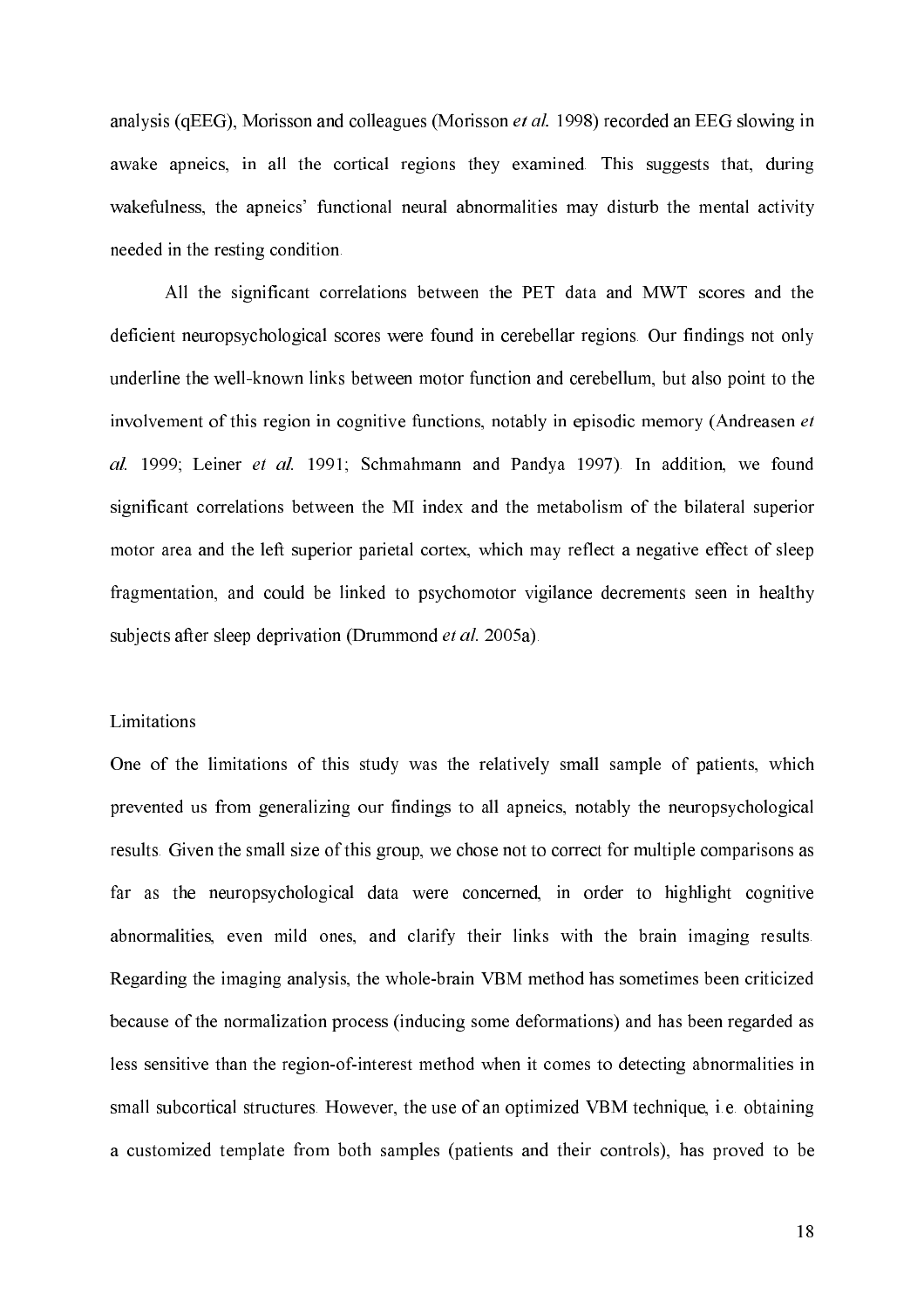effective in studies of several pathologies (Chételat *et al.* 2003; Desgranges *et al.* 2007; Mevel *et al.* 2007; Salmon *et al.* 2008, for a review) as well as of healthy aging (Kalpouzos *et al.*, in press). Furthermore, this method presents notable advantages and only minor drawbacks. While the region-of-interest method leaves large brain areas unexplored and is very timeconsuming and expertise-dependent, the automatic time-saving voxel-by-voxel method provides a prospective and fully comprehensive assessment of the brain, without bias. Regarding functional imaging, the use of a resting-state PET assessment allowed us to study the functional cerebral changes throughout the entire brain, while an activation study would have been informative in terms of the cerebral structures involved in a given neuropsychological function but would have been confined to that function.

In summary, our patients had significant metabolic and gray matter density changes, contrasting with minor neuropsychological deficits, suggesting that cognitive reserve may have averted a more significant impact of OSA. Some of these cerebral changes partially corroborate the prefrontal hypothesis. However, the neuropsychological assessment failed to reveal significant attentional or executive deficits. Nonetheless, physiological measurements (MWT latencies) did show decreased ability in our patients to resist sleepiness, evidencing to some extent a decline in vigilance. Thus, the relatively intact behavioral performances of our patients may have been due to compensatory mechanisms (Stern 2002). In line with this idea, an fMRI study found that, relative to controls, apneics demonstrated intact performances on a verbal learning task, but with greater brain activation (Ayalon et al. 2006). Likewise, after sleep deprivation, healthy subjects have been found to display additional brain activation during demanding cognitive tasks (Drummond  $et$   $al.$  2005b). In the resting-state condition, our patients showed a metabolic defect in the default-mode circuit. Further studies are needed to improve our understanding of the neurobehavioural sequelae of this functional impairment.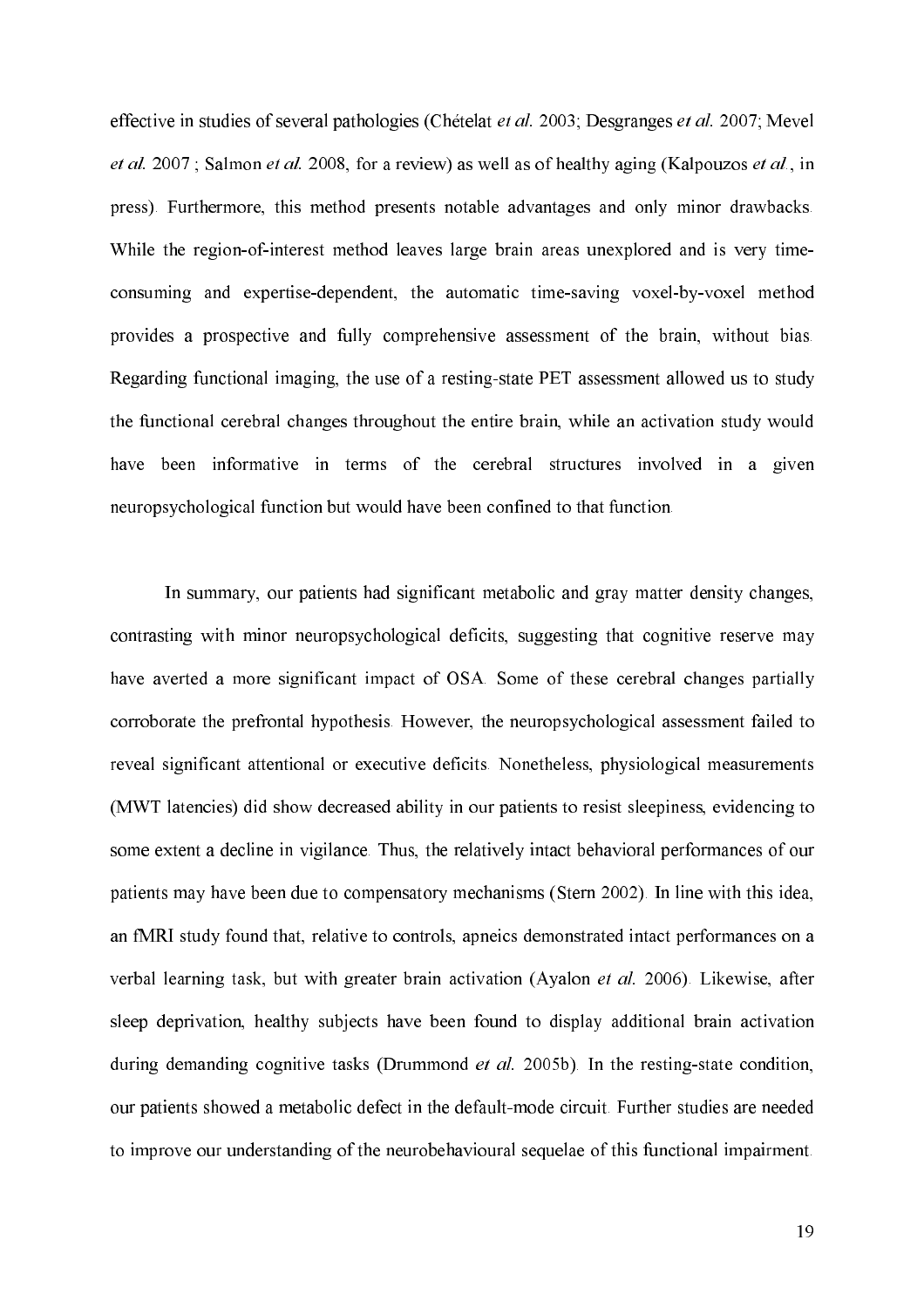Our findings also highlight the contribution of cerebellar changes to impairments in the memory and motor domains.

To conclude, in apneics without notable cognitive impairments, cerebral imaging may be more sensitive when it comes to detecting the impact of silent OSA on brain morphology and function. The disease probably starts many years before it is clinically expressed, slowly becoming more severe and apparent in terms of significant neurobehavioral manifestations.

#### ACKNOWLEDGEMENTS

The authors would like to thank the cyclotron staff (GIP Cyceron, Caen) for their assistance, the Sleep Unit and the EEG department (Caen University Hospital) for their invaluable cooperation, the psychologist Alice Pélerin and Drs Vanessa Matuszewski, Pascale Piolino and Peggy Quinette for their help in conducting some of the neuropsychological investigations, and Philippe Conejero for producing the figures.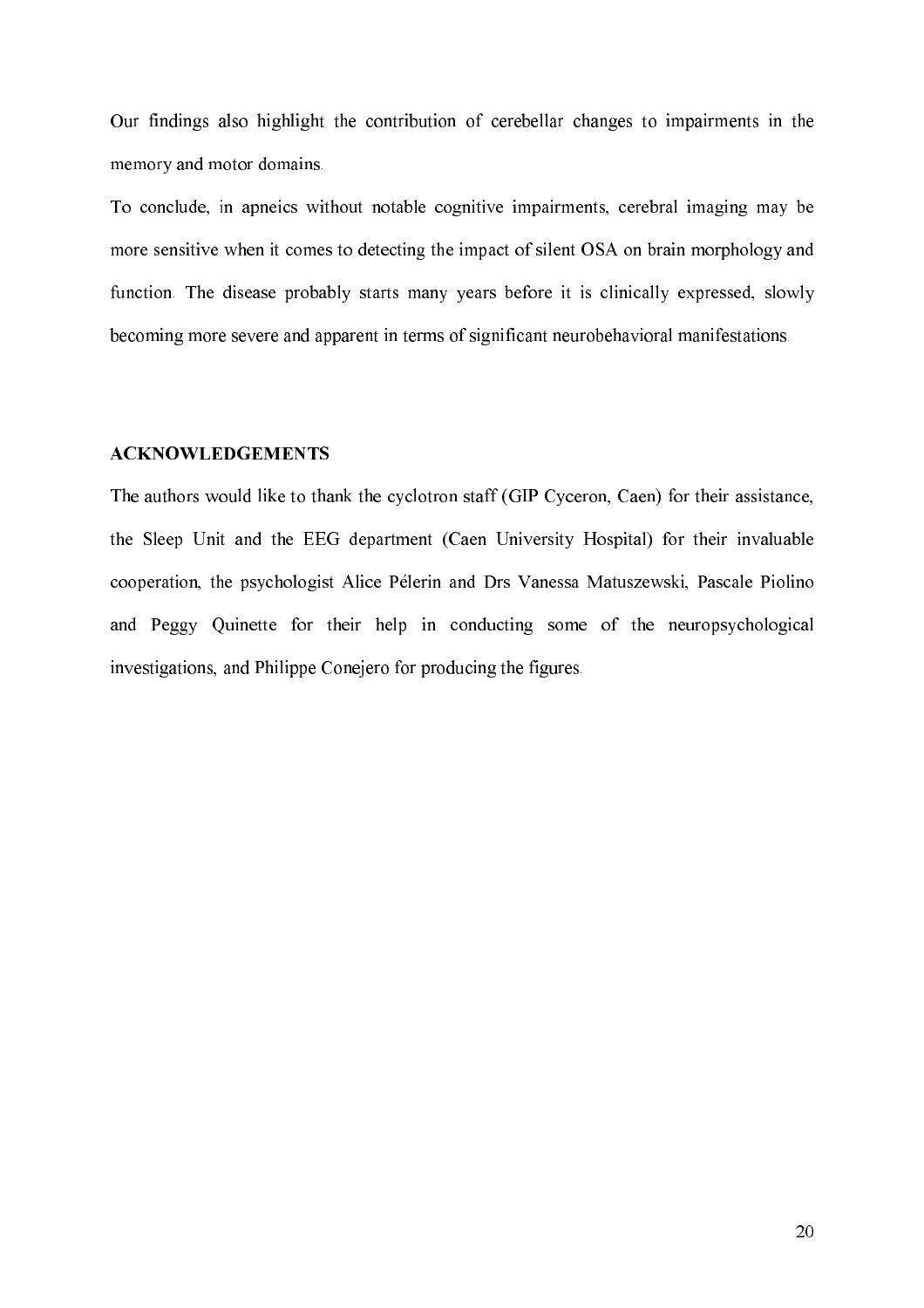### References

EEG arousals: scoring rules and examples: a preliminary report from the Sleep Disorders Atlas Task Force of the American Sleep Disorders Association. Sleep, 1992, 15: 173-184.

The ICSD - The international classification of sleep disorders, diagnostic and coding manual. American Sleep Disorders Association, Rochester, MN, 1997.

Adams, N., Strauss, M., Schluchter, M. and Redline, S. Relation of measures of sleepdisordered breathing to neuropsychological functioning. Am. J. Respir. Crit Care Med., 2001, 163 1626 1631

Alchanatis, M., Zias, N., Deligiorgis, N., Amfilochiou, A., Dionellis, G. and Orphanidou, D. Sleep apnea-related cognitive deficits and intelligence: an implication of cognitive reserve theory J. Sleep Res., 2005, 14: 69-75.

Alchanatis, M., Zias, N., Deligiorgis, N., Liappas, I., Chroneou, A., Soldatos, C. and Roussos, C. Comparison of cognitive performance among different age groups in patients with obstructive sleep apnea. Sleep Breath., 2008, 12: 17-24.

Alexander, G. E. and Crutcher, M. D. Functional architecture of basal ganglia circuits: neural substrates of parallel processing. Trends Neurosci., 1990, 13: 266-271.

Aloia, M. S., Arnedt, J. T., Davis, J. D., Riggs, R. L. and Byrd, D. Neuropsychological sequelae of obstructive sleep apnea-hypopnea syndrome: a critical review. J. Int. Neuropsychol. Soc., 2004, 10: 772-785.

Andreasen, N. C., O'Leary, D. S., Paradiso, S., Cizadlo, T., Arndt, S., Watkins, G. L., Ponto, L. L. and Hichwa, R. D. The cerebellum plays a role in conscious episodic memory retrieval. Hum. Brain Mapp., 1999, 8: 226-234.

Ashburner, J. and Friston, K. J. Why voxel-based morphometry should be used. NeuroImage., 2001, 14: 1238-1243.

Ayalon, L., Ancoli-Israel, S., Klemfuss, Z., Shalauta, M. D. and Drummond, S. P. Increased brain activation during verbal learning in obstructive sleep apnea. NeuroImage., 2006, 31: 1817-1825.

Baron, J. C., Chételat, G., Desgranges, B., Perchey, G., Landeau, B., de la Sayette, V. and Eustache, F. In vivo mapping of gray matter loss with voxel-based morphometry in mild Alzheimer's disease. NeuroImage, 2001, 14: 298-309.

Bedard, M. A., Montplaisir, J., Richer, F., Rouleau, I. and Malo, J. Obstructive sleep apnea syndrome: pathogenesis of neuropsychological deficits. J. Clin. Exp. Neuropsychol., 1991, 13: 950-964

Beebe, D. W. Neurobehavioral effects of obstructive sleep apnea: an overview and heuristic model. Curr. Opin. Pulm. Med., 2005, 11: 494-500.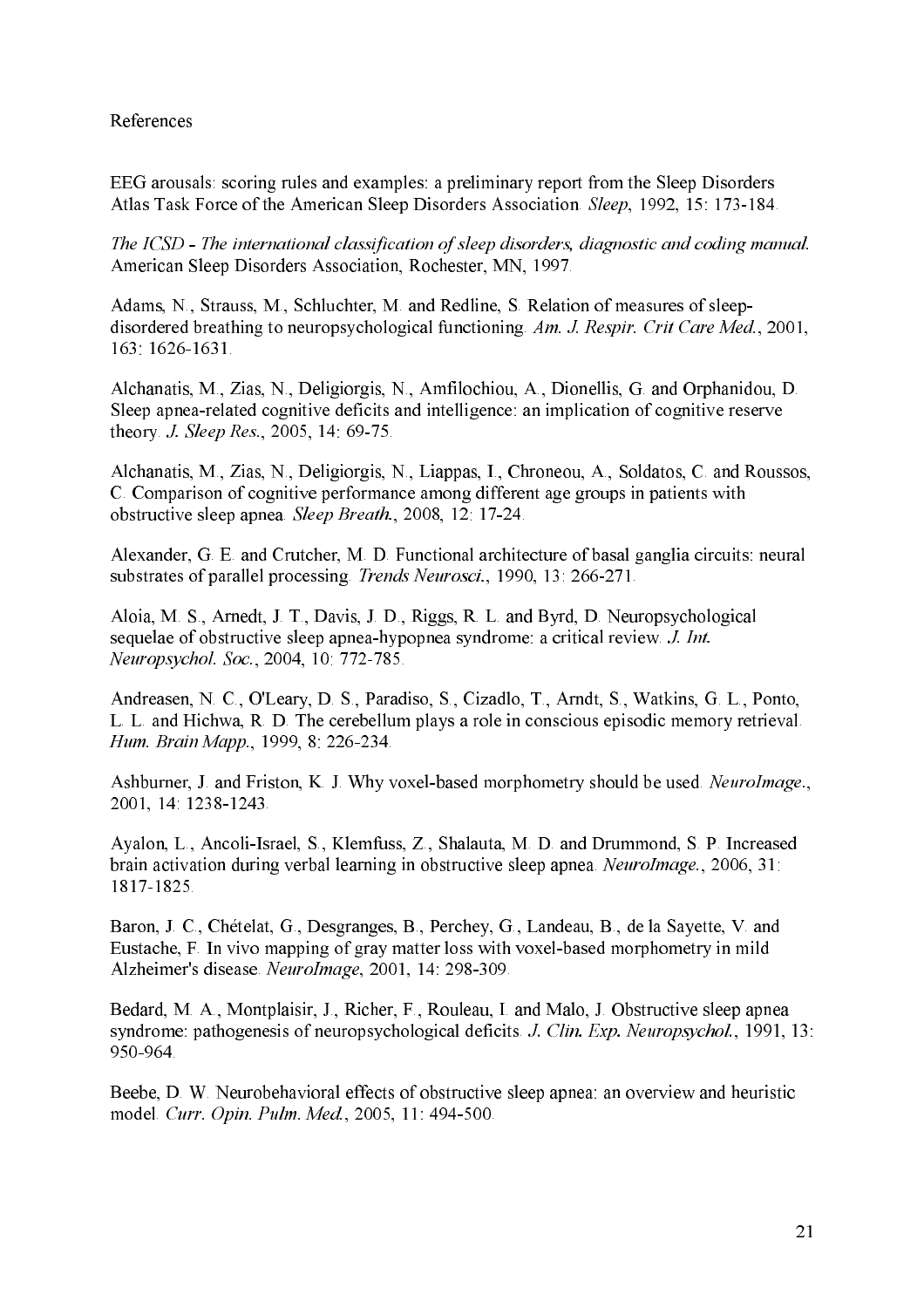Beebe, D. W. and Gozal, D. Obstructive sleep apnea and the prefrontal cortex: towards a comprehensive model linking nocturnal upper airway obstruction to daytime cognitive and behavioral deficits. J. Sleep Res., 2002, 11: 1-16.

Beebe, D. W., Groesz, L., Wells, C., Nichols, A. and McGee, K. The neuropsychological effects of obstructive sleep apnea: a meta-analysis of norm-referenced and case-controlled data. Sleep, 2003, 26: 298-307.

Bliwise, D. L. Sleep apnea, APOE4 and Alzheimer's disease 20 years and counting? J. Psychosom. Res., 2002, 53: 539-546.

Buckner, R. L., Andrews-Hanna, J. R. and Schacter, D. L. The brain's default network: anatomy, function, and relevance to disease. Ann. N. Y. Acad. Sci., 2008, 1124: 1-38.

Cardebat, D., Dovon, B., Puel, M., Goulet, P. and Joanette, Y. Evocation lexicale formelle et sémantique chez des sujets normaux: performances et dynamiques de production en fonction du sexe, de l'âge et du niveau d'étude. Acta Neurol. Belg., 1990, 90: 207-217.

Cavanna, A. E. and Trimble, M. R. The precuneus: a review of its functional anatomy and behavioural correlates. Brain, 2006, 129: 564-583.

Chételat, G., Desgranges, B., de la Savette, V., Viader, F., Berkouk, K., Landeau, B., Lalevée, C., Le Doze, F., Dupuy, B., Hannequin, D., Baron, J. C. and Eustache, F. Dissociating atrophy and hypometabolism impact on episodic memory in mild cognitive impairment. Brain, 2003, 126: 1955-1967.

Chételat, G., Landeau, B., Eustache, F., Mézenge, F., Viader, F., de la Sayette, V., Desgranges, B. and Baron, J. C. Using voxel-based morphometry to map the structural changes associated with rapid conversion in MCI: a longitudinal MRI study. NeuroImage., 2005, 27: 934-946.

Coull. J. T. Neural correlates of attention and arousal: insights from electrophysiology, functional neuroimaging and psychopharmacology. Prog. Neurobiol., 1998, 55: 343-361.

Dani, A., Pietrini, P., Furey, M., Freo, U., Raphaelson, M., Alexander, G. E., Horwitz, B., Guazzelli, M., Gemignani, A. and Shapiro, M. C. Patients with sleep apnea syndrome (SAS) show neuropsychological impairment and regional cerebral glucose metabolic deficits: a pretreatment positron emission tomography (PET) study. *J Sleep Res*, 1996, 5(Suppl. 1): 43.

Decary, A., Rouleau, I. and Montplaisir, J. Cognitive deficits associated with sleep apnea syndrome: a proposed neuropsychological test battery. Sleep, 2000, 23: 369-381.

Desgranges, B., Baron, J. C., de la Sayette, V., Petit-Taboué, M. C., Benali, K., Landeau, B., Lechevalier, B. and Eustache, F. The neural substrates of memory systems impairment in Alzheimer's disease. A PET study of resting brain glucose utilization 3. Brain, 1998, 121 (Pt 4): 611-631.

Desgranges, B., Matuszewski, V., Piolino, P., Chételat, G., Mézenge, F., Landeau, B., de la Savette, V., Belliard, S. and Eustache, F. Anatomical and functional alterations in semantic dementia: a voxel-based MRI and PET study. Neurobiol. Aging, 2007, 28: 1904-1913.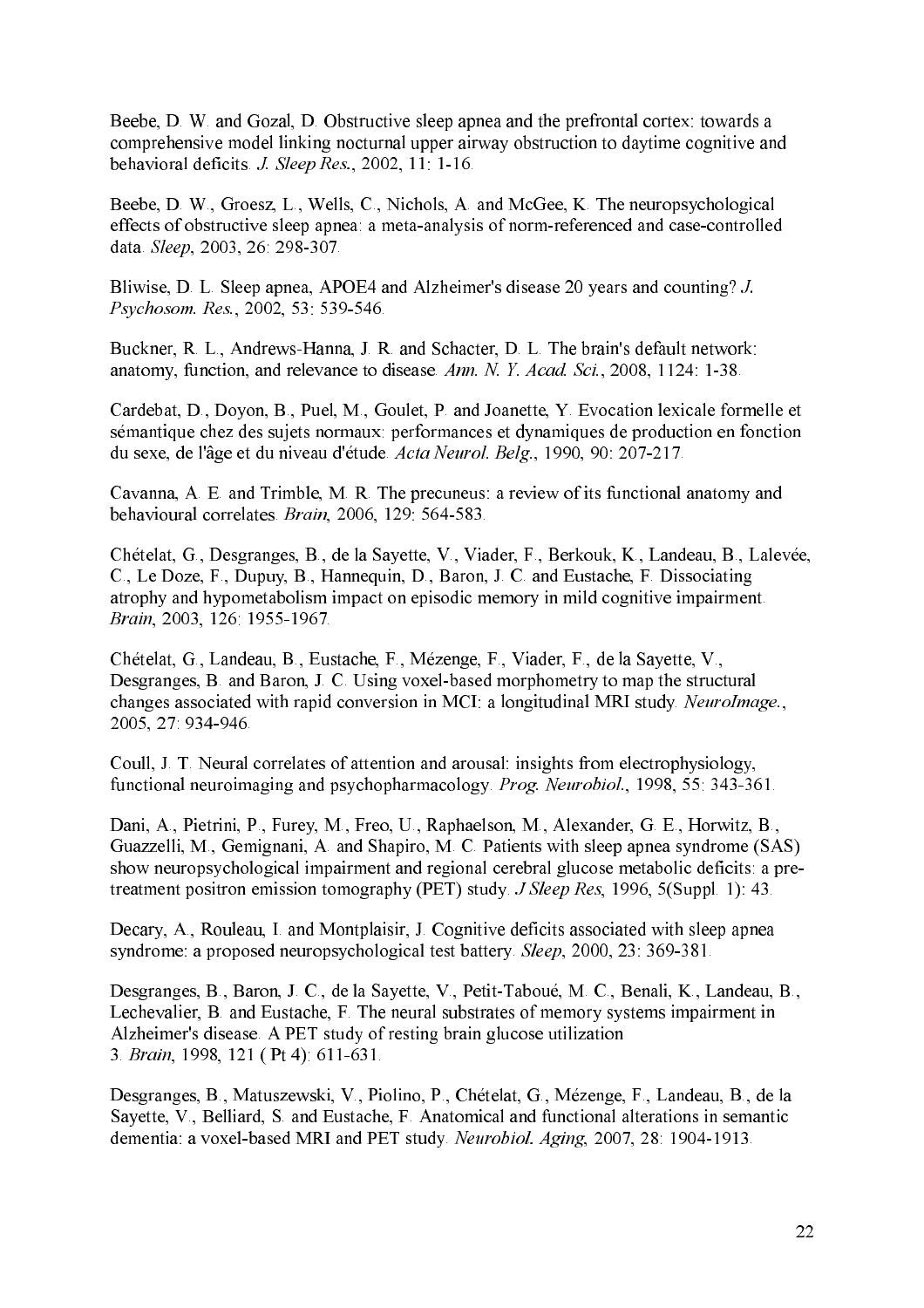Drummond, S. P., Bischoff-Grethe, A., Dinges, D. F., Ayalon, L., Mednick, S. C. and Meloy, M. J. The neural basis of the psychomotor vigilance task. Sleep, 2005a, 28: 1059-1068.

Drummond, S. P., Meloy, M. J., Yanagi, M. A., Orff, H. J. and Brown, G. G. Compensatory recruitment after sleep deprivation and the relationship with performance. Psychiatry Res. 2005b, 140: 211-223.

Eustache, F. and Desgranges, B. MNESIS: towards the integration of current multisystem models of memory *Neuropsychol. Rev.*, 2008, 18:53-69.

Ferini-Strambi, L., Baietto, C., Di Gioia, M. R., Castaldi, P., Castronovo, C., Zucconi, M. and Cappa, S. F. Cognitive dysfunction in patients with obstructive sleep apnea (OSA): partial reversibility after continuous positive airway pressure (CPAP). Brain Res. Bull., 2003, 61: 87-92.

Fulda, S. and Schulz, H. Cognitive dysfunction in sleep disorders. Sleep Med. Rev., 2001, 5: 423-445

Gale, S. D. and Hopkins, R. O. Effects of hypoxia on the brain: neuroimaging and neuropsychological findings following carbon monoxide poisoning and obstructive sleep apnea. *J. Int. Neuropsychol. Soc.*, 2004, 10: 60-71.

Gillin, J. C., Buchsbaum, M. S., Wu, J., Hong, C., Gottschalk, L. A., Clark, C. P., Bunney, W. E. Jr., Drummond, S. P. A. and Brown, G. G. Functional brain imaging during sleep and sleep deprivation in health and disease. In: A. I. Pack (Ed) Sleep apnea : pathogenesis, diagnosis and treatment (Lung biology in health & disease, vol. 166). Marcel Dekker Inc., New York, 2002 287-326.

Good, C. D., Johnsrude, I. S., Ashburner, J., Henson, R. N., Friston, K. J. and Frackowiak, R. S. J. A voxel-based morphometric study of ageing in 465 normal adult human brains. NeuroImage, 2001, 14: 21-36.

Gozal, E., Row, B. W., Schurr, A. and Gozal, D. Developmental differences in cortical and hippocampal vulnerability to intermittent hypoxia in the rat. Neurosci. Lett., 2001, 305: 197-201

Greenberg, G. D., Watson, R. K. and Deptula, D. Neuropsychological dysfunction in sleep apnea. Sleep, 1987, 10: 254-262.

Kalpouzos G, Chételat G, Baron JC, Landeau B, Mevel K, Godeau C, et al. Voxel-based mapping of brain gray matter volume and glucose metabolism profiles in normal aging. *Neurobiol Aging*, in press.

Kim, H. C., Young, T., Matthews, C. G., Weber, S. M., Woodward, A. R. and Palta, M. Sleep-disordered breathing and neuropsychological deficits. A population-based study, Am. J. Respir. Crit Care Med., 1997, 156: 1813-1819.

Kingshott, R. N., Engleman, H. M., Deary, I. J. and Douglas, N. J. Does arousal frequency predict daytime function? Eur. Respir. J., 1998, 12, 1264-1270.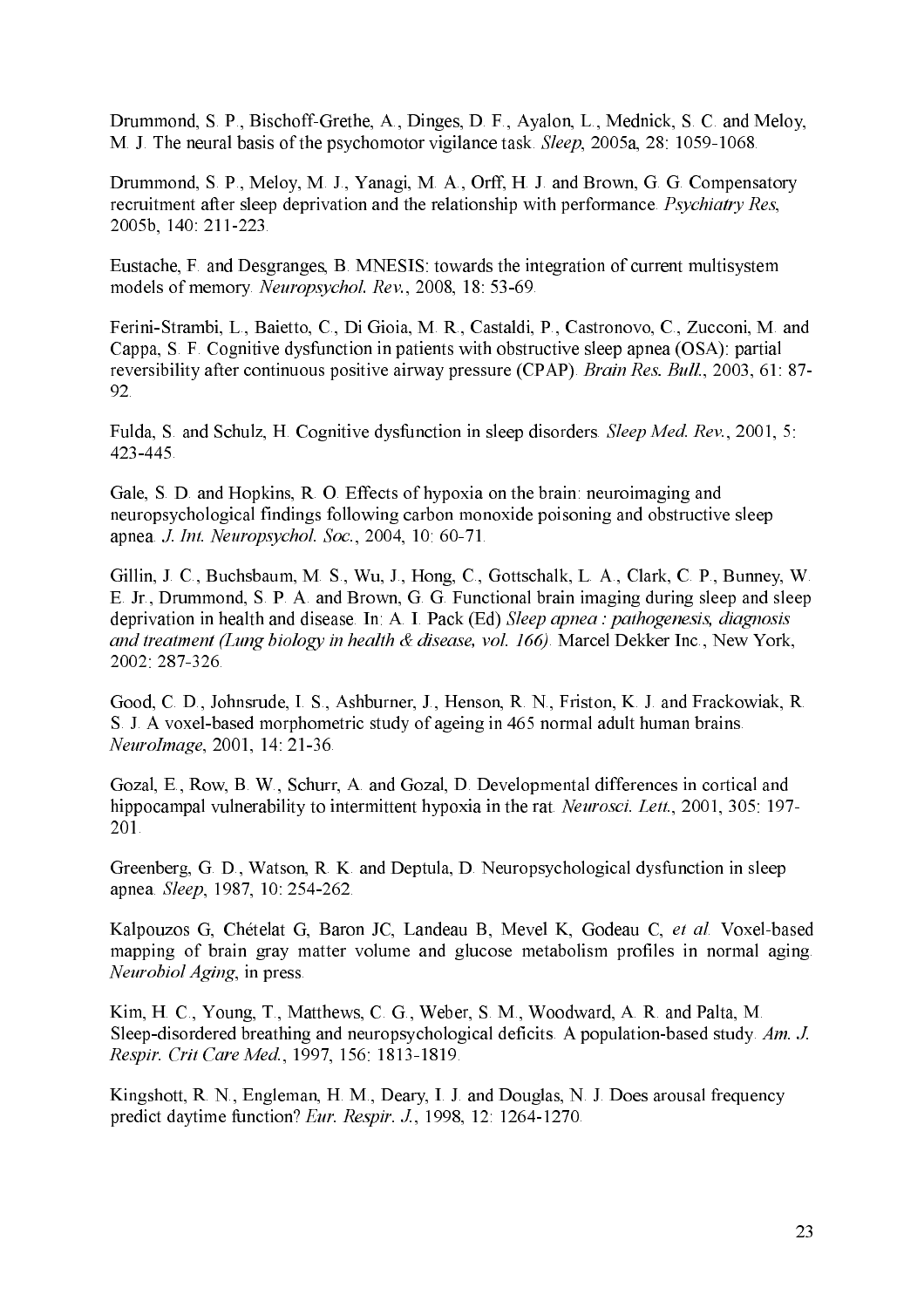Konaka, K., Miyashita, K. and Naritomi, H. Changes in diffusion-weighted magnetic resonance imaging findings in the acute and subacute phases of anoxic encephalopathy. J. Stroke Cerebrovasc. Dis., 2007, 16: 82-83.

Leiner, H. C., Leiner, A. L. and Dow, R. S. The human cerebro-cerebellar system: its computing, cognitive, and language skills. Behav. Brain Res., 1991, 44: 113-128.

Lis, S., Krieger, S., Hennig, D., Roder, C., Kirsch, P., Seeger, W., Gallhofer, B. and Schulz, R. Executive functions and cognitive subprocesses in patients with obstructive sleep apnoea. J. Sleep Res., 2008.

MacDonald, A. W. I., Cohen, J. D., Stenger, V. A. and Carter, C. S. Dissociating the role of the dorsolateral prefrontal and anterior cingulate cortex in cognitive control. Science, 2000, 288 1835-1838

Macey, P. M. and Harper, R. M. OSA brain morphology differences: magnitude of loss approximates age-related effects. Am. J. Respir Crit Care Med., 2005, 172: 1056-1057.

Macey, P. M., Henderson, L. A., Macey, K. E., Alger, J. R., Frysinger, R. C., Woo, M. A., Harper, R. K., Yan-Go, F. L. and Harper, R. M. Brain morphology associated with obstructive sleep apnea, Am. J. Respir Crit Care Med., 2002, 166: 1382-1387.

Marshall, N. S., Barnes, M., Travier, N., Campbell, A. J., Pierce, R. J., McEvoy, R. D., Neill, A. M. and Gander, P. H. Continuous positive airway pressure reduces daytime sleepiness in mild to moderate obstructive sleep apnoea: a meta-analysis. *Thorax*, 2006, 61: 430-434.

Mazza, S., Pepin, J. L., Naëgelé, B., Plante, J., Deschaux, C. and Levy, P. Most obstructive sleep apnoea patients exhibit vigilance and attention deficits on an extended battery of tests. Eur. Respir. J., 2005, 25: 75-80.

Meslier, N., Simon, I., Kouatchet, A., Ouksel, H., Person, C. and Racineux, J. L. Validation of a suprasternal pressure transducer for appea classification during sleep. *Sleep.* 2002, 25: 753-757.

Mevel, K., Desgranges, B., Baron, J. C., Landeau, B., de la Sayette, V., Viader, F., Eustache, F. and Chételat, G. Detecting hippocampal hypometabolism in Mild Cognitive Impairment using automatic voxel-based approaches. NeuroImage, 2007, 37: 18-25.

Montplaisir, J., Bedard, M. A., Richer, F. and Rouleau, I. Neurobehavioral manifestations in obstructive sleep apnea syndrome before and after treatment with continuous positive airway pressure Sleep, 1992, 15: S17-S19.

Morisson, F., Lavigne, G., Petit, D., Nielsen, T., Malo, J. and Montplaisir, J. Spectral analysis of wakefulness and REM sleep EEG in patients with sleep apnoea syndrome. Eur. Respir. J., 1998, 11: 1135-1140.

Morrell, M. J., Giassie, R., Simonds, A., Murphy, K., McRobbie, D. and Corfield, D. R. Obstructive sleep apnea is associated with changes in brain morphology in the hippocampus and para-hippocampus. Eur Respir J. 2004, 446s.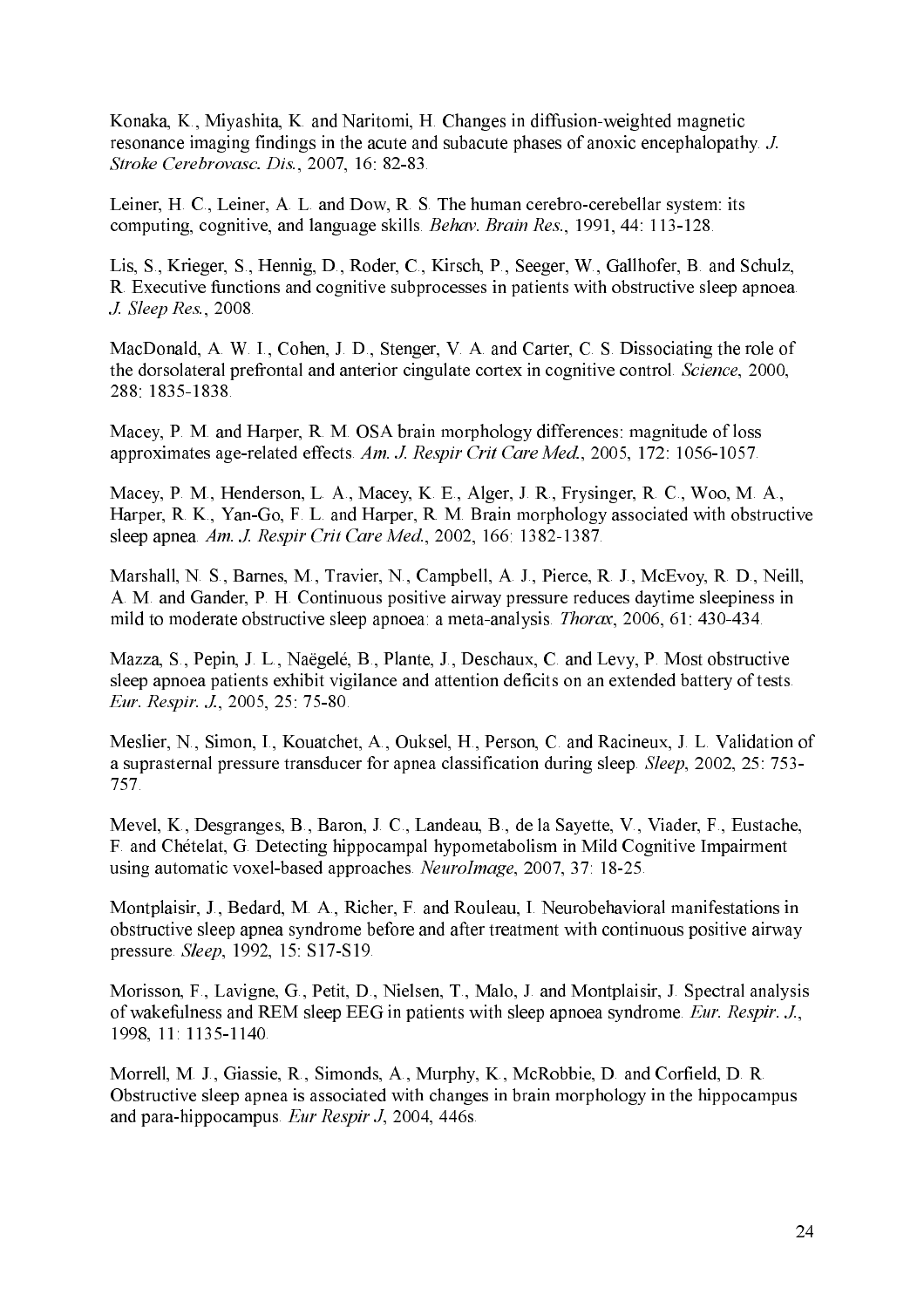Morrell, M. J., McRobbie, D. W., Quest, R. A., Cummin, A. R., Ghiassi, R. and Corfield, D. R. Changes in brain morphology associated with obstructive sleep apnea. Sleep Med., 2003, 4: 451-454.

Mu, O., Mishory, A., Johnson, K. A., Nahas, Z., Kozel, F. A., Yamanaka, K., Bohning, D. E. and George, M. S. Decreased brain activation during a working memory task at rested baseline is associated with vulnerability to sleep deprivation. Sleep, 2005, 28: 433-446.

Naëgelé, B., Launois, S. H., Mazza, S., Feuerstein, C., Pepin, J. L. and Levy, P. Which memory processes are affected in patients with obstructive sleep apnea? An evaluation of 3 types of memory. Sleep, 2006, 29: 533-544.

Naëgelé, B., Pepin, J. L., Levy, P., Bonnet, C., Pellat, J. and Feuerstein, C. Cognitive executive dysfunction in patients with obstructive sleep apnea syndrome (OSAS) after CPAP treatment. Sleep, 1998, 21:392-397.

Naëgelé, B., Thouvard, V., Pepin, J. L., Levy, P., Bonnet, C., Perret, J. E., Pellat, J. and Feuerstein, C. Deficits of cognitive executive functions in patients with sleep apnea syndrome. Sleep, 1995, 18: 43-52.

O'Donoghue, F. J., Briellmann, R. S., Rochford, P. D., Abbott, D. F., Pell, G. S., Chan, C. H., Tarquinio, N., Jackson, G. D. and Pierce, R. J. Cerebral structural changes in severe obstructive sleep apnea, Am. J. Respir. Crit Care Med., 2005, 171: 1185-1190.

O'Hara, R., Schroder, C. M., Kraemer, H. C., Kryla, N., Cao, C., Miller, E., Schatzberg, A. F., Yesavage, J. A. and Murphy, G. M., Jr. Nocturnal sleep apnea/hypopnea is associated with lower memory performance in APOE epsilon4 carriers. Neurology, 2005, 65: 642-644.

Pietrini, P., Dani, A., Raphaelson, M., Furey, M. L., Alexander, G., Levine, B., Guazzelli, M., Rapoport, S. and Shapiro, M. C. Cerebral glucose metabolic and neuropsychological dysfunction in patients with untreated sleep apnea syndrome (SAS). Sleep, 1998,  $21(Suppl.3): 82.$ 

Portas, C. M., Rees, G., Howseman, A. M., Josephs, O., Turner, R. and Frith, C. D. A specific role for the thalamus in mediating the interaction of attention and arousal in humans. J. Neurosci., 1998, 18: 8979-8989.

Quan, S. F., Wright, R., Baldwin, C. M., Kaemingk, K. L., Goodwin, J. L., Kuo, T. F., Kaszniak, A., Boland, L. L., Caccappolo, E. and Bootzin, R. R. Obstructive sleep apneahypopnea and neurocognitive functioning in the Sleep Heart Health Study. Sleep Med., Sep 2006,  $7(6)$ : 498-507.

Quarantelli, M., Berkouk, K., Prinster, A., Landeau, B., Svarer, C., Balkay, L., Alfano, B., Brunetti, A., Baron, J. C. and Salvatore, M. Integrated software for the analysis of brain PET/SPECT studies with partial-volume-effect correction. J. Nucl. Med., 2004, 45: 192-201.

Raichle, M. E., MacLeod, A. M., Snyder, A. Z., Powers, W. J., Gusnard, D. A. and Shulman, G. L. A default mode of brain function. *Proc. Natl. Acad. Sci. U.S.A.* 2001, 98: 676-682.

Ramnani, N., Toni, I., Passingham, R. E. and Haggard, P. The cerebellum and parietal cortex play a specific role in coordination: a PET study. NeuroImage., 2001, 14: 899-911.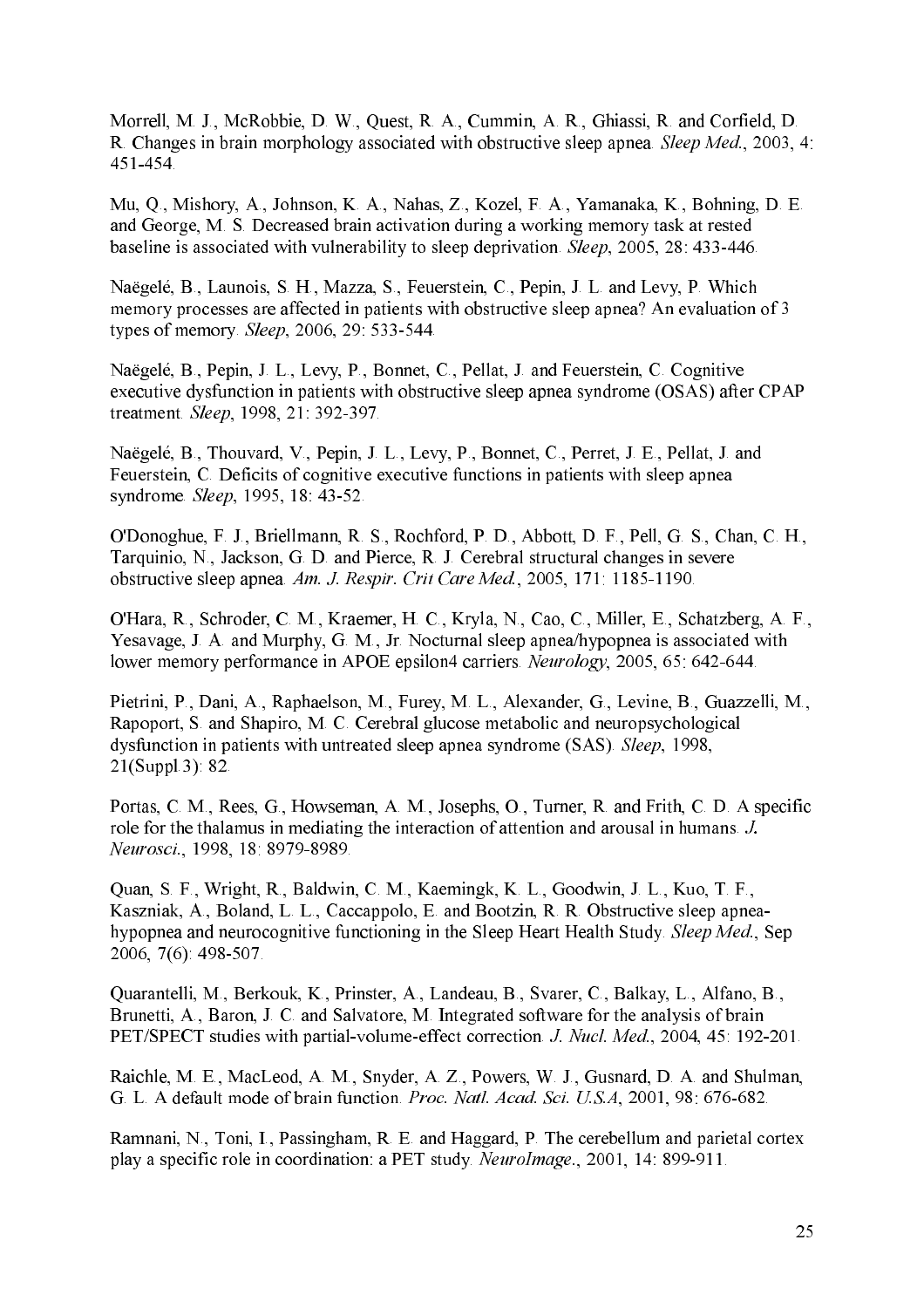Rechtshaffen, A. and Kales, A. A manual for standardized terminology, techniques, and scoring system for sleep stages of human subjects. U.S. Department of Health, Education, and Welfare. Public Health Service, Washington, 1968.

Redline, S., Kapur, V. K., Sanders, M. H., Quan, S. F., Gottlieb, D. J., Rapoport, D. M., Bonekat, W. H., Smith, P. L., Kiley, J. P. and Iber, C. Effects of varying approaches for identifying respiratory disturbances on sleep apnea assessment. Am. J Respir Crit Care Med., 2000, 161: 369-374.

Redline, S., Strauss, M. E., Adams, N., Winters, M., Roebuck, T., Spry, K., Rosenberg, C. and Adams, K. Neuropsychological function in mild sleep-disordered breathing. Sleep, 1997, 20:160-167

Salmon, E., Lekeu, F., Bastin, C., Garraux, G. and Collette, F. Functional imaging of cognition in Alzheimer's disease using positron emission tomography. Neuropsychologia, 2008, 46: 1613-1623.

Salorio, C. F., White, D. A., Piccirillo, J., Duntley, S. P. and Uhles, M. L. Learning, memory, and executive control in individuals with obstructive sleep apnea syndrome. J Clin. Exp. Neuropsychol., 2002, 24: 93-100.

Sauter, C., Asenbaum, S., Popovic, R., Bauer, H., Lamm, C., Klosch, G. and Zeitlhofer, J. Excessive daytime sleepiness in patients suffering from different levels of obstructive sleep apnoea syndrome. J Sleep Res, 2000, 9: 293-301.

Schmahmann, J. D. and Pandya, D. N. The cerebrocerebellar system. Int. Rev. Neurobiol., 1997, 41: 31-60.

Stern, Y. What is cognitive reserve? Theory and research application of the reserve concept. J Int. Neuropsychol. Soc., 2002, 8: 448-460.

Sturm, W., de Simone, A., Krause, B. J., Specht, K., Hesselmann, V., Radermacher, I., Herzog, H., Tellmann, L., Muller-Gartner, H. W. and Willmes, K. Functional anatomy of intrinsic alertness: evidence for a fronto-parietal-thalamic-brainstem network in the right hemisphere Neuropsychologia, 1999, 37: 797-805.

Sturm, W. and Willmes, K. On the functional neuroanatomy of intrinsic and phasic alertness. NeuroImage., 2001, 14: S76-S84.

Teipel, S. J., Willoch, F., Ishii, K., Bürger, K., Drzezga, A., Engel, R., Bartenstein, P., Möller, H. J., Schwaiger, M. and Hampel, H. Resting state glucose utilization and the CERAD cognitive battery in patients with Alzheimer's disease. Neurobiol. Aging, 2006, 27: 681-690.

Tzourio-Mazover, N., Landeau, B., Papathanassiou, D., Crivello, F., Etard, O., Delcroix, N., Mazoyer, B. and Joliot, M. Automated anatomical labeling of activations in SPM using a macroscopic anatomical parcellation of the MNI MRI single-subject brain. NeuroImage, 2002, 15: 273-289.

Veasey, S. C. Obstructive sleep appea: re-evaluating our index of severity. *Sleep Med.*, 2006.  $7.5-6.$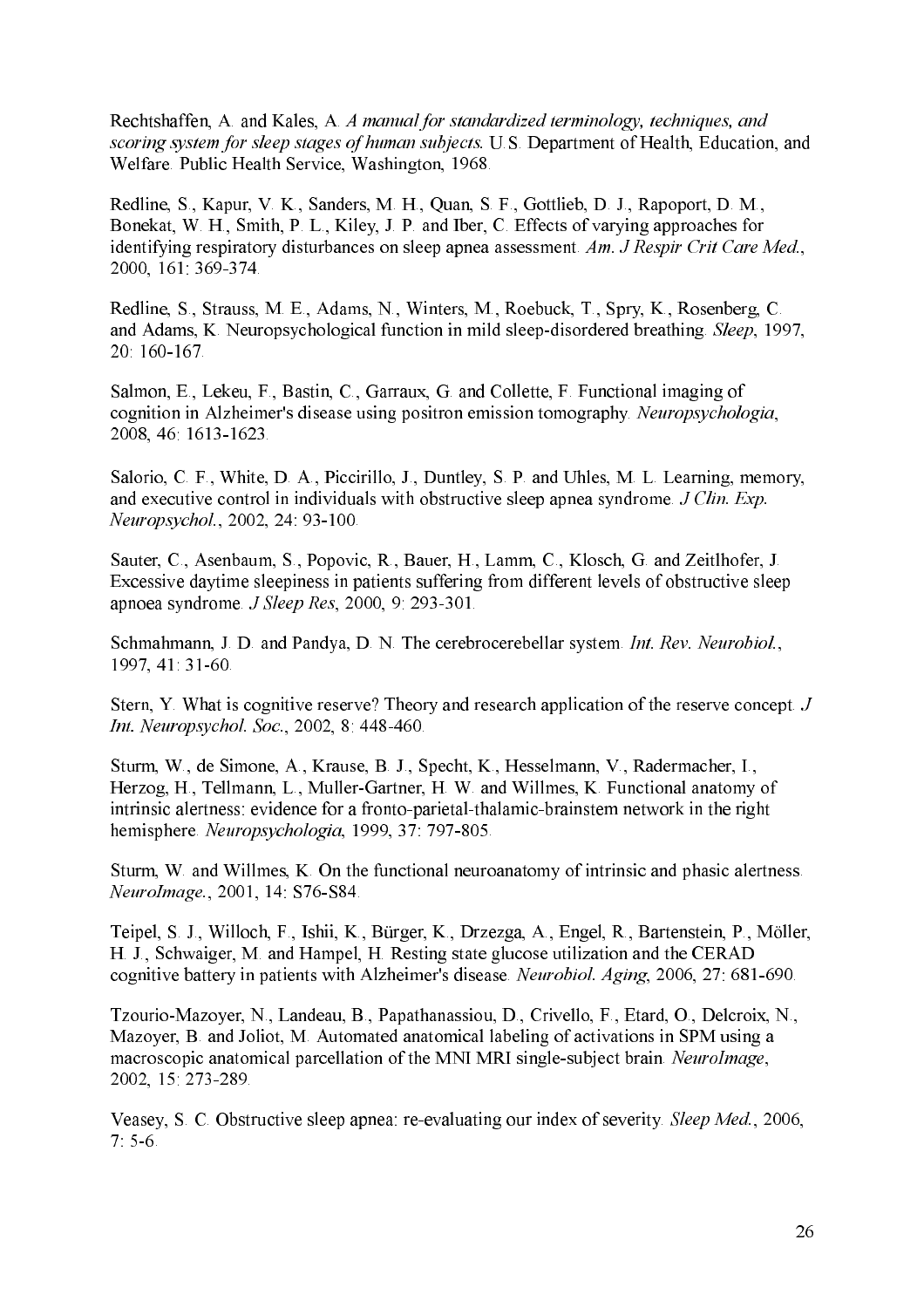Verleger, R., Wascher, E., Wauschkuhn, B., Jaskowski, P., Allouni, B., Trillenberg, P. and Wessel, K. Consequences of altered cerebellar input for the cortical regulation of motor coordination, as reflected in EEG potentials. Exp. Brain Res., 1999, 127: 409-422.

Verstraeten, E. and Cluvdts, R. Executive control of attention in sleep apnea patients: theoretical concepts and methodological considerations. Sleep Med. Rev., 2004, 8: 257-267.

Verstraeten, E., Cluvdts, R., Pevernagie, D. and Hoffmann, G. Executive function in sleep apnea: controlling for attentional capacity in assessing executive attention. Sleep, 2004, 27: 685-693

Wechsler, D. Echelle Clinique de mémoire de Wechsler. ECPA Editions, 2001 (third edition).

Zahn, R., Garrard, P., Talazko, J., Gondan, M., Bubrowski, P., Juengling, F., Slawik, H., Dykierek, P., Koester, B. and Hull, M. Patterns of regional brain hypometabolism associated with knowledge of semantic features and categories in Alzheimer's disease. J. Cogn Neurosci., 2006, 18: 2138-2151.

Zimmermann, P. and Fimm, V. Testbatterie zur Erfassung von Aufmerksamkeitsstörungen. Version 1.02. Psytest, Freiburg, 1993.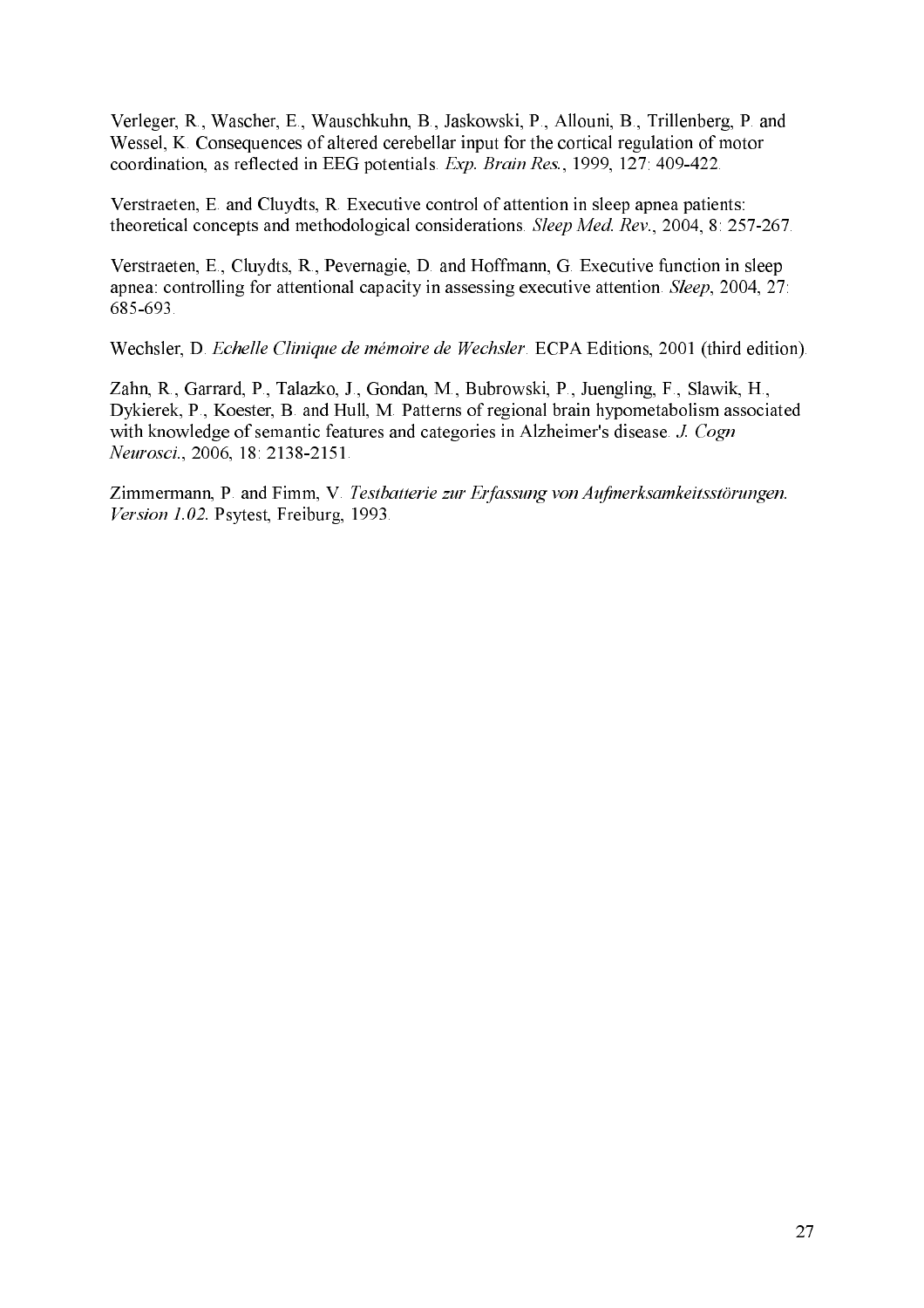| Characteristics                              | Patients |          |       | $(n=16)$ Controls |       |       | $(n=14)$ <i>p</i> value |
|----------------------------------------------|----------|----------|-------|-------------------|-------|-------|-------------------------|
| Age                                          | 54.75    | $\pm$    | 5.71  | 52.71             | $\pm$ | 7.01  | <b>NS</b>               |
| Education (years)                            | 13.38    | $\pm$    | 4.56  | 11.93             | $\pm$ | 3.50  | <b>NS</b>               |
| Mini mental state examination (MMSE)         | 28.88    | $\pm$    | 1.75  | 29.07             | $\pm$ | 0.73  | NS                      |
| Apnea/apopnea index (AHI)                    | 38.31    | $\pm$    | 14.33 | 5.71              | 士     | 3.27  | < 0.001                 |
| Desaturation index (DI)                      | 35.00    | $_{\pm}$ | 13.53 | 5.29              | 士     | 4.12  | < 0.001                 |
| $\%$ desaturation time < 90% (TSD)           | 12.63    | $\pm$    | 17.64 | 0.07              | $\pm$ | 0.27  | < 0.001                 |
| Microarousal index (MI)                      | 29.69    | $\pm$    | 13.39 | 16.86             | $\pm$ | 9.57  | 0.005                   |
| Sleep latency (SL)                           | 12.77    | $\pm$    | 9.31  | 17.47             | 士     | 9.67  | <b>NS</b>               |
| Sleep efficiency (SE)                        | 85.63    | $\pm$    | 7.27  | 81.14             | $\pm$ | 8.01  | 0.049                   |
| Total sleep time (TST)                       | 407.31   | 士        | 40.97 | 384.80            | 士     | 54.00 | <b>NS</b>               |
| $\frac{9}{6}$ stages 1+2 (sleep period time) | 54.40    | $\pm$    | 8.91  | 45.09             | $\pm$ | 9.36  | 0.0034                  |
| $\frac{9}{6}$ stages 3+4 (sleep period time) | 19.49    | $\pm$    | 7.05  | 25.69             | $\pm$ | 6.72  | 0.005                   |
| % REM stage                                  | 14.52    | $\pm$    | 4.77  | 14.52             | $\pm$ | 3.06  | NS                      |
| Epworth sleepiness scale (ESS)               | 12.50    | $\pm$    | 4.50  | 4.36              | $\pm$ | 3.61  | < 0.001                 |
| Maintenance of wakefulness test (MWT)        | 20.40    | $\pm$    | 13.98 | 37.00             | 士     | 3.97  | < 0.001                 |
| Beck depression inventory (BDI)              | 2.81     | $\pm$    | 2.37  | 2.43              | $\pm$ | 2.38  | <b>NS</b>               |
| Calgary SAQLI, daily functioning             | 4.80     | $\pm$    | 1.21  | 6.36              | $\pm$ | 0.84  | < 0.001                 |
| Calgary SAQLI, social interactions           | 4.80     | $\pm$    | 0.94  | 6.36              | $\pm$ | 0.74  | < 0.001                 |
| Calgary SAQLI, emotional functioning         | 5.73     | $\pm$    | 0.80  | 6.29              | $\pm$ | 0.61  | 0.037                   |
| Calgary SAQLI, pre-treatment symptoms        | 10.60    | $\pm$    | 4.88  | 2.43              | $\pm$ | 2.56  | < 0.001                 |

## Table 1: OSA patient and control characteristics

Table 2: Cognitive performances in OSA patients and controls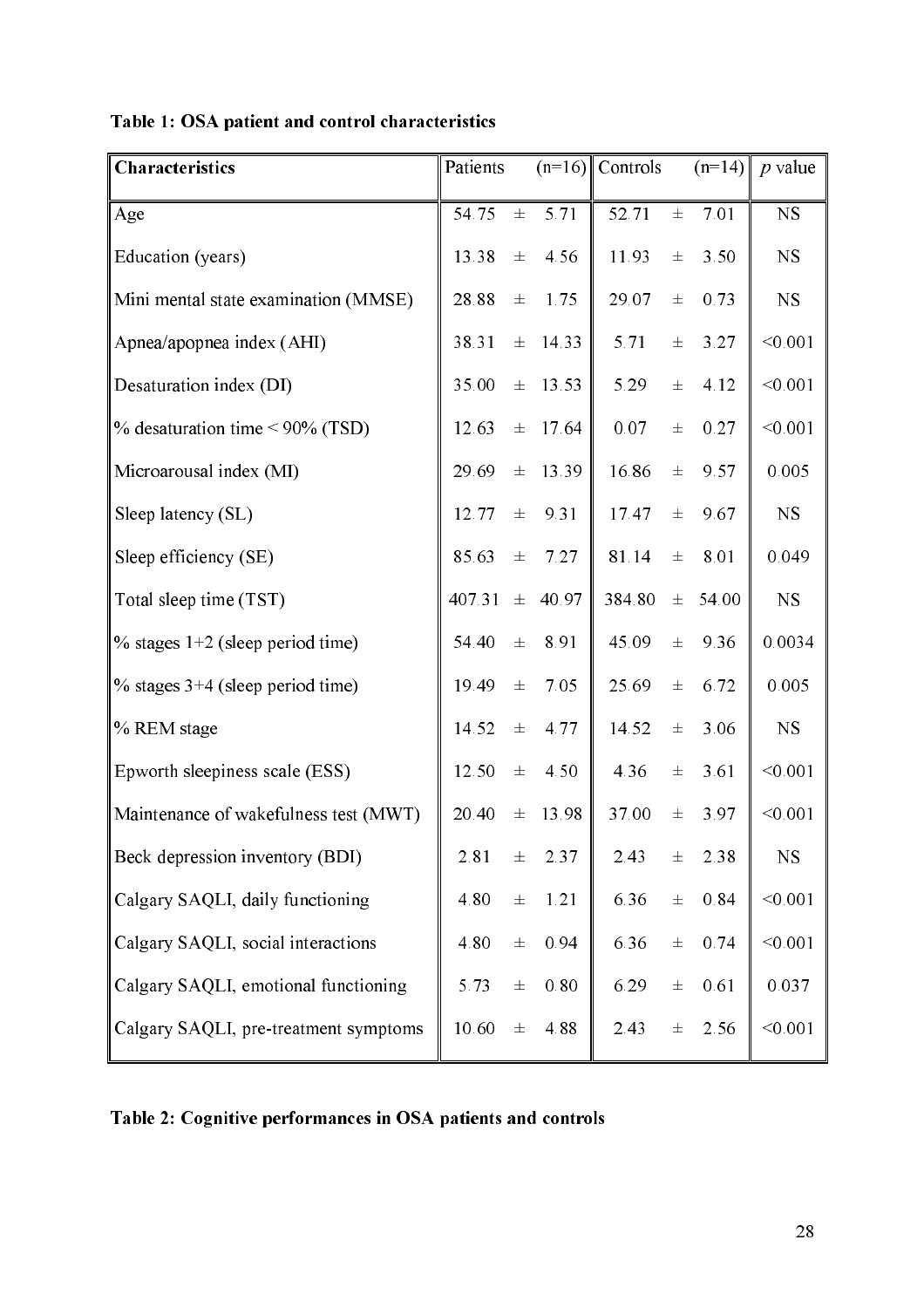| Neuropsychological tasks*               | Patients |       |             | $(n=16)$ Controls |       |          | $(n=14)$   p value |
|-----------------------------------------|----------|-------|-------------|-------------------|-------|----------|--------------------|
|                                         |          |       |             |                   |       |          |                    |
| WMS3, paired associates, learning curve | 4.25     |       | $\pm$ 1.44  | 5.50              | 士     | 1.16     | 0.01               |
| WMS3, family pictures, % retained       | 94.56    |       | $\pm$ 10.30 | 99.53             | $\pm$ | 3.22     | 0.03               |
| Neuropsychological tasks*               | Patients |       |             | $(n=11)$ Controls |       | $(n=14)$ | $p$ value          |
|                                         |          |       |             |                   |       |          |                    |
| Purdue pegboard, dominant hand          | 11.64    | $\pm$ | 2.11        | 14.29             | $\pm$ | 3.63     | 0.028              |
| Purdue pegboard, assembly               | 29.82    | $+$   | 8.29        | 35.29             | $+$   | 543      | 0.025              |

\*This table only features tests which revealed significant differences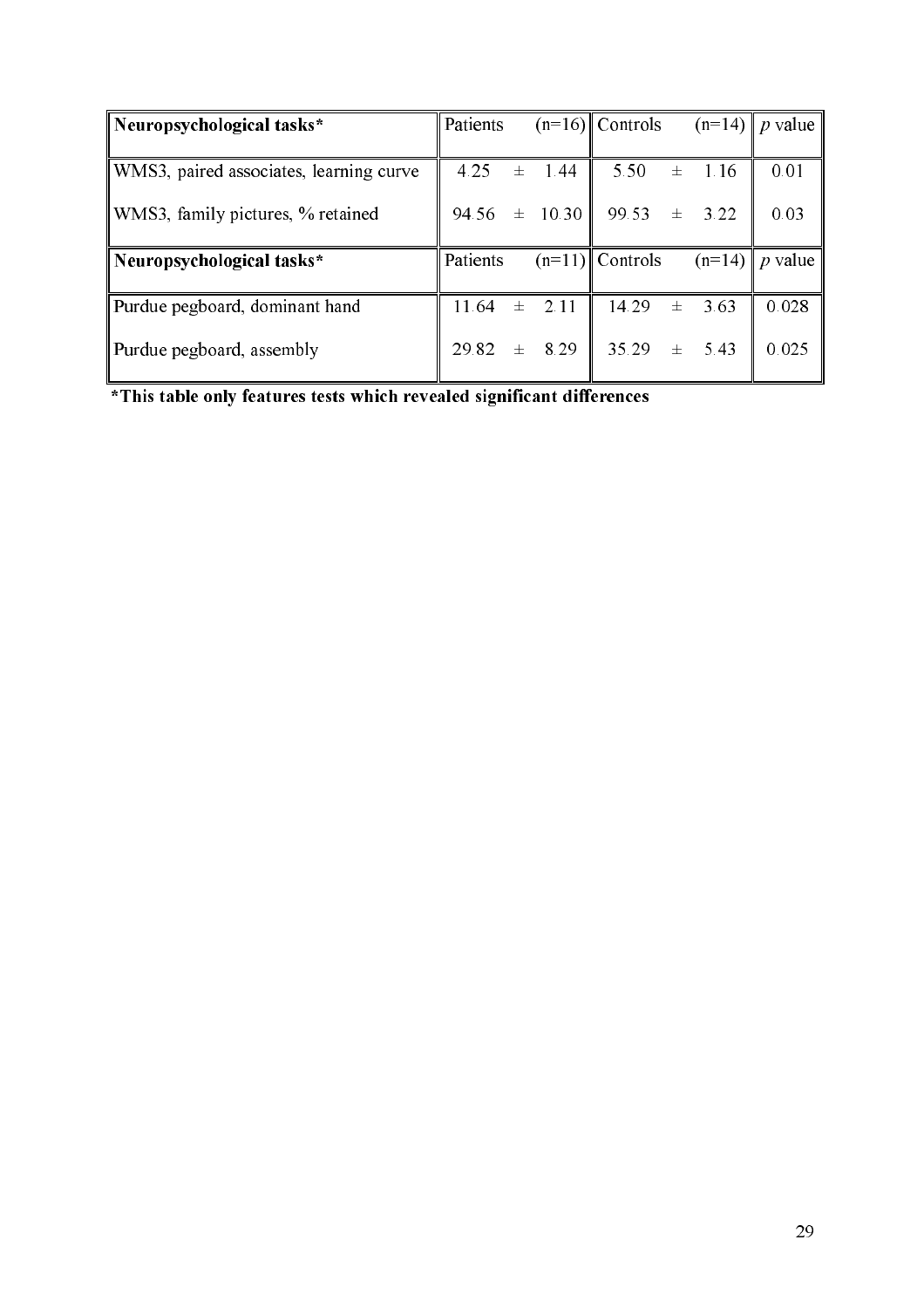| <b>MNI</b> coordinates    |                 | T value         | ${\bf k}$ | P cluster-<br>level | Label | $\frac{0}{0}$<br>cluster  |            |
|---------------------------|-----------------|-----------------|-----------|---------------------|-------|---------------------------|------------|
| $\boldsymbol{\mathrm{X}}$ | $\mathbf{y}$    | $\mathbf{Z}$    |           |                     |       |                           |            |
| $\overline{12}$           | 66              | $-15$           | 6.47      | 46814               | .000  | R. Sup. Temporal G        | 12.5       |
|                           |                 |                 |           |                     |       | R. SupraMarginal G        | 11.9       |
|                           |                 |                 |           |                     |       | R. Mid. Temporal G        | 8.5        |
|                           |                 |                 |           |                     |       | R. Sup Orbital Frontal G  | 5.5        |
|                           |                 |                 |           |                     |       | R. Inf. Frontal G         | 5.3        |
|                           |                 |                 |           |                     |       | R. Mid. Frontal G         | $\sqrt{5}$ |
|                           |                 |                 |           |                     |       | R. Inf. Orbital Frontal G | 4.1        |
|                           |                 |                 |           |                     |       | R. Rectus G               | 3.9        |
|                           |                 |                 |           |                     |       | R. Inf. Parietal G        | 3.1        |
|                           |                 |                 |           |                     |       | R. Angular G              | $2.2\,$    |
| $-35$                     | $-80$           | $\overline{43}$ | 5.31      | 3435                | 0.01  | L. Mid. Occipital G       | 52.6       |
|                           |                 |                 |           |                     |       | L. Inf. Parietal_G        | 11.8       |
|                           |                 |                 |           |                     |       | L. Angular G              | $2.8\,$    |
| $\overline{24}$           | $-48$           | $-47$           | 4.96      | 6568                | 0.001 | R. Cerebellum_9           | 37.5       |
|                           |                 |                 |           |                     |       | R. Cerebellum_8           | 34.3       |
|                           |                 |                 |           |                     |       | R. Cerebellum_10          | $2.5$      |
|                           |                 |                 |           |                     |       | Vermis                    | 16         |
| $-17$                     | $\overline{10}$ | $-3$            | 4.60      | 5369                | 0.003 | L. Putamen                | 34.3       |
|                           |                 |                 |           |                     |       | L. Pallidum               | 9.6        |
|                           |                 |                 |           |                     |       | L. Caudate nucleus        | 9.3        |
|                           |                 |                 |           |                     |       |                           | 7.6        |
|                           |                 |                 |           |                     |       | L. Olfactory              |            |
| 39                        | $-51$           | $-15$           | 4.47      | 6118                | 0.001 | R. Fusiform G             | 50.4       |
|                           |                 |                 |           |                     |       | R. Lingual G              | 14.5       |
|                           |                 |                 |           |                     |       | R. Inf. Temporal G        | 8.2        |
|                           |                 |                 |           |                     |       | R Hippocampus             | $8.1\,$    |

#### Table 3: Significant gray matter loss in the apneic group compared with controls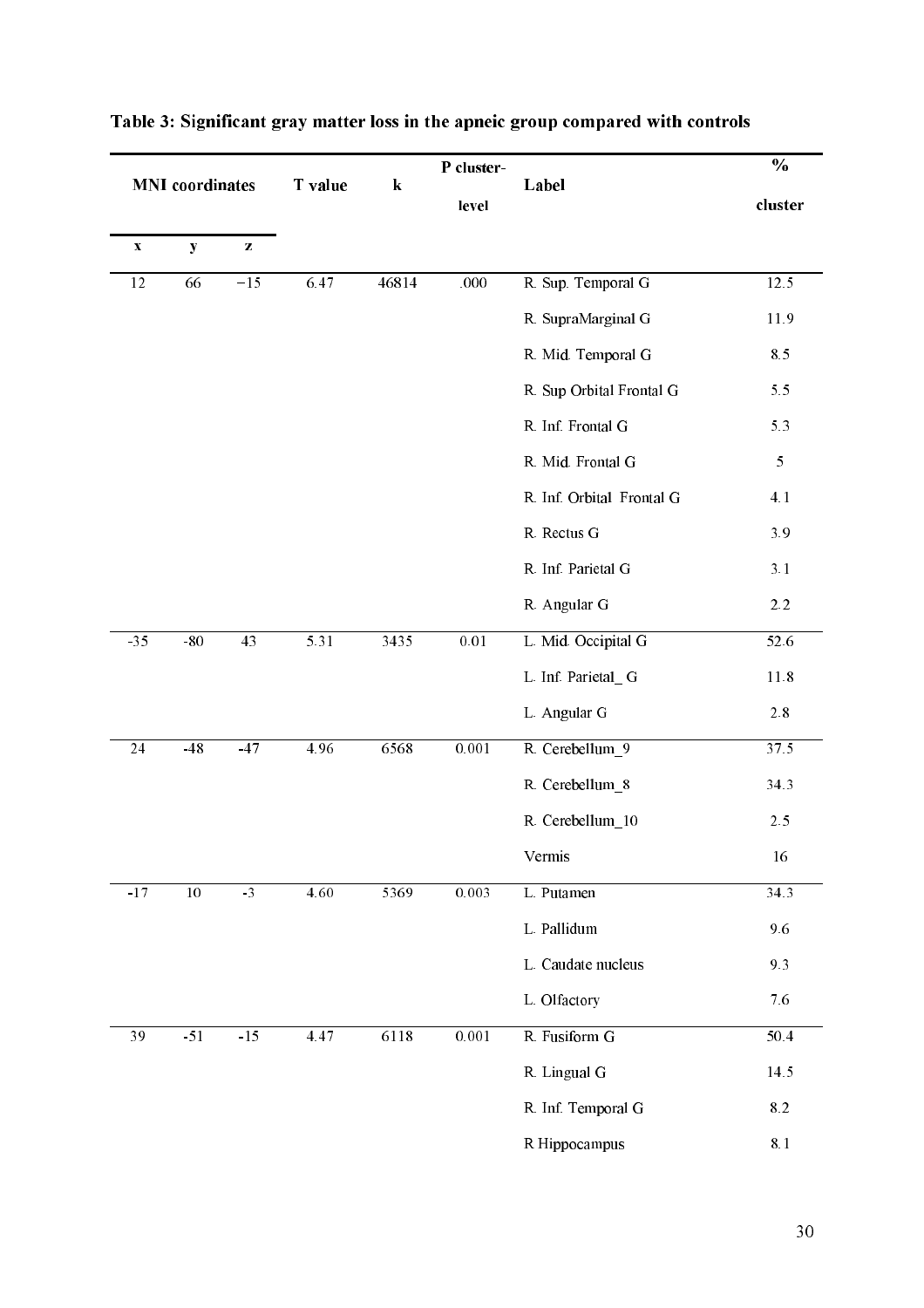|       |      |    |      |      |       | R. Parahippocampal G | 4.7  |
|-------|------|----|------|------|-------|----------------------|------|
| $-36$ | 39   | 25 | 4.30 | 3359 | 0.01  | L. Mid. Frontal G.   | 66.6 |
|       |      |    |      |      |       | L. Inf. Frontal G.   | 19.8 |
|       |      |    |      |      |       | L. Sup. Frontal G    | 13.5 |
|       | $-3$ | 5. | 4.07 | 4094 | 0.007 | R. Thalamus          | 66.2 |

Location and MNI coordinates of peaks of significant gray matter density loss ( $p < 0.005$ ) uncorrected for multiple comparisons for the voxels and p corrected  $\leq 0.05$  for the clusters) in apneic patients compared with controls. Cluster size is indicated by  $k$ = number of voxels in the particular cluster. Labels and percentages were obtained using the AAL toolbox (Tzourio-Mazoyer et al. 2002). Cerebral changes were considered to be significant when they represented at least 2% of the cluster.  $R = right$ ;  $L = left$ ; Sup = superior; Mid = middle; Inf = inferior; Results are listed in decreasing order of  $T$  score value.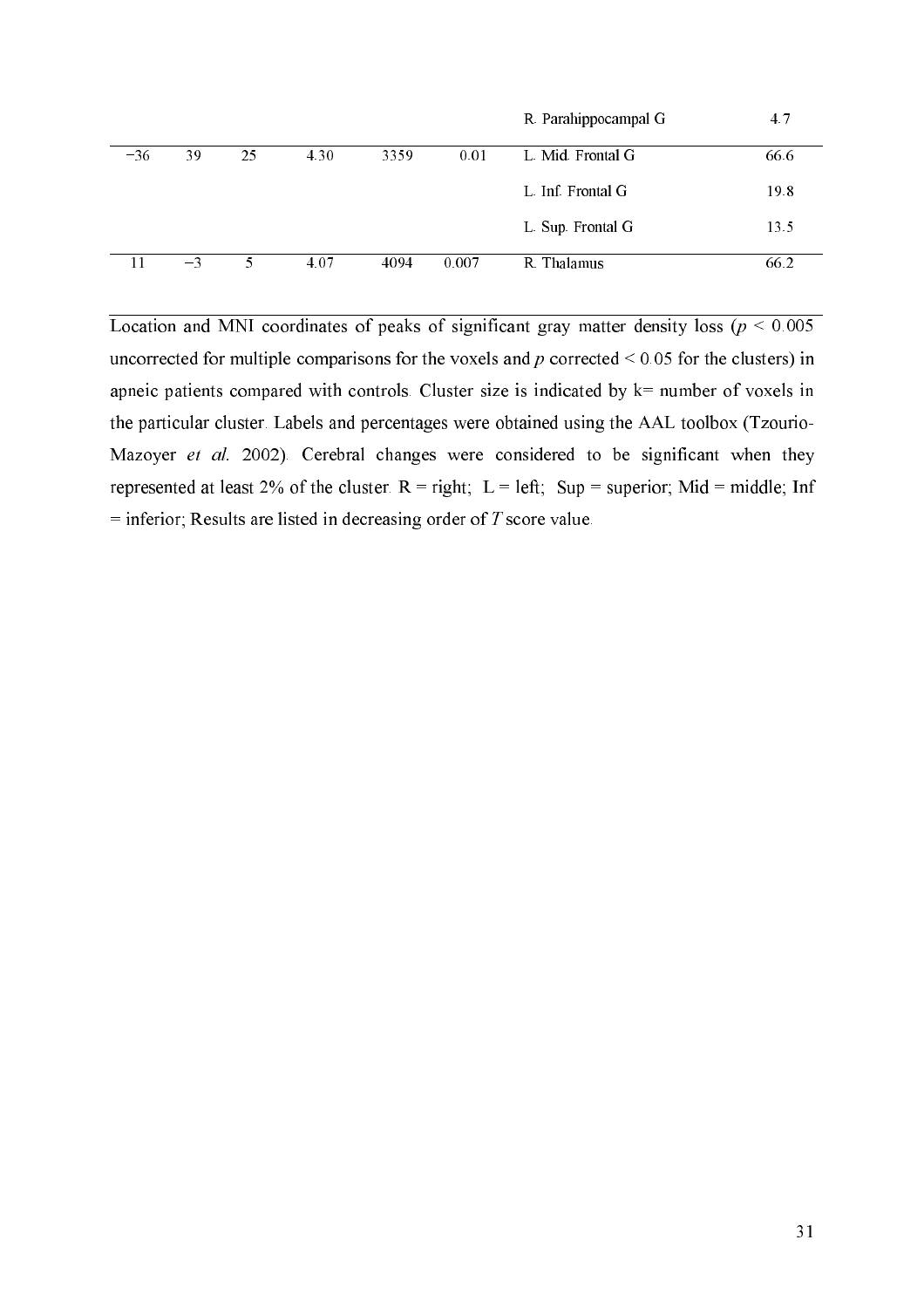| <b>MNI</b> coordinates    |       |           |         |         | $\frac{0}{0}$ |                       |         |
|---------------------------|-------|-----------|---------|---------|---------------|-----------------------|---------|
| $\boldsymbol{\mathrm{X}}$ | y     | ${\bf z}$ | T value | $\bf k$ | level         | Label                 | cluster |
| 58                        | 32    | 20        | 4.54    | 278     | $0.08\,$      | R. Inf. Frontal G     | 71.22   |
|                           |       |           |         |         |               | R. Mid. Frontal G     | 19.78   |
| 12                        | $-60$ | 30        | 4.17    | 417     | 0.03          | R. Precuneus          | 72.66   |
|                           |       |           |         |         |               | R. Cuneus             | 10.55   |
|                           |       |           |         |         |               | R. Sup. Occipital G   | 6.71    |
|                           |       |           |         |         |               | R. Mid. Cingulum      | 4.08    |
|                           |       |           |         |         |               | R. Posterior Cingulum | 2.64    |
| 52                        | $-62$ | 44        | 3.68    | 753     | 0.008         | R. Angular G          | 35.59   |
|                           |       |           |         |         |               | R. Inf. Parietal G    | 22.58   |
|                           |       |           |         |         |               | R Supramarginal G     | 14.08   |
|                           |       |           |         |         |               | R. Sup. Temporal G    | 4.78    |

Table 4: Significant hypometabolism in the apneic group compared with controls

Location and MNI coordinates of peaks of significant hypometabolism ( $p \le 0.005$  uncorrected for multiple comparisons for voxels and  $p$  corrected  $\leq 0.05$  for clusters) in apneic patients compared with controls.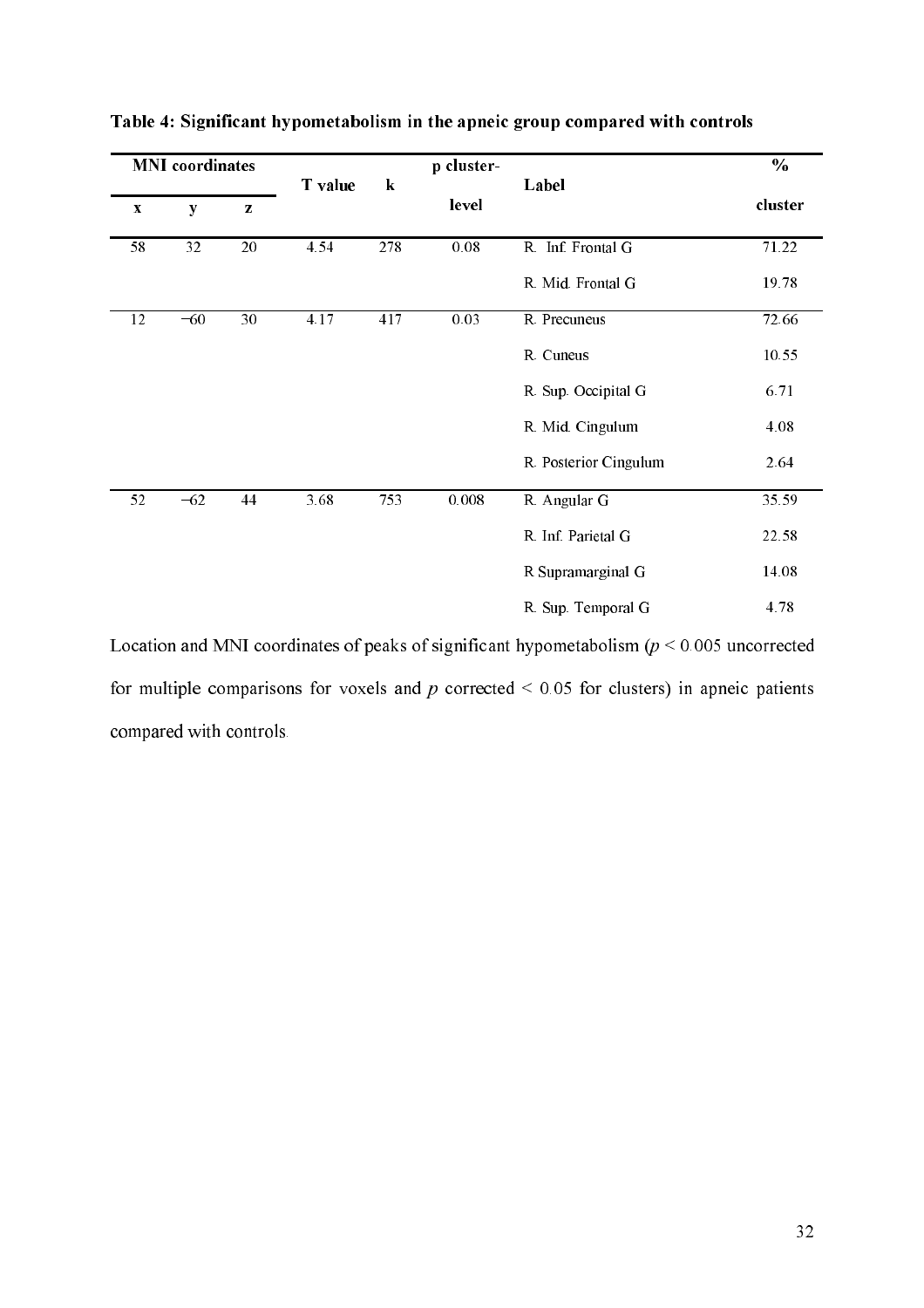Table 5: Significant correlations in the apneic group between brain metabolism and A) Microarousal index, B) maintenance of wakefulness test, C) Paired associates, D) Purdue pegboard test (dominant hand) and E) Purdue pegboard test (assembly task)

|                                         | MNI coordinates   |                                                                                                                                                                                                                                                                                                                                                                                                                                | T value                                   | $\mathbf{k}$     | P voxel | $\mathbf{r}$ | Label                | % cluster |  |  |
|-----------------------------------------|-------------------|--------------------------------------------------------------------------------------------------------------------------------------------------------------------------------------------------------------------------------------------------------------------------------------------------------------------------------------------------------------------------------------------------------------------------------|-------------------------------------------|------------------|---------|--------------|----------------------|-----------|--|--|
| $\mathbf X$                             | y                 | $\mathbf{Z}% _{0}=\mathbf{Z}_{0}=\mathbf{Z}_{0}=\mathbf{Z}_{0}=\mathbf{Z}_{0}=\mathbf{Z}_{0}=\mathbf{Z}_{0}=\mathbf{Z}_{0}=\mathbf{Z}_{0}=\mathbf{Z}_{0}=\mathbf{Z}_{0}=\mathbf{Z}_{0}=\mathbf{Z}_{0}=\mathbf{Z}_{0}=\mathbf{Z}_{0}=\mathbf{Z}_{0}=\mathbf{Z}_{0}=\mathbf{Z}_{0}=\mathbf{Z}_{0}=\mathbf{Z}_{0}=\mathbf{Z}_{0}=\mathbf{Z}_{0}=\mathbf{Z}_{0}=\mathbf{Z}_{0}=\mathbf{Z}_{0}=\mathbf{Z}_{0}=\mathbf{Z}_{0}=\math$ |                                           |                  | level   |              |                      |           |  |  |
|                                         |                   |                                                                                                                                                                                                                                                                                                                                                                                                                                |                                           |                  |         |              |                      |           |  |  |
| A) Microarousal index                   |                   |                                                                                                                                                                                                                                                                                                                                                                                                                                |                                           |                  |         |              |                      |           |  |  |
| -4                                      | $-8$              | 72                                                                                                                                                                                                                                                                                                                                                                                                                             | 4.41                                      | 159              | 0.000   | $-0.77$      | L. sup motor area    | 56.6      |  |  |
|                                         |                   |                                                                                                                                                                                                                                                                                                                                                                                                                                |                                           |                  |         |              | R. sup motor area    | 32.7      |  |  |
| $-34$                                   | $-46$             | 66                                                                                                                                                                                                                                                                                                                                                                                                                             | 4.04                                      | 204              | 0.001   | $-0.74$      | L sup parietal       | 66.7      |  |  |
|                                         |                   |                                                                                                                                                                                                                                                                                                                                                                                                                                |                                           |                  |         |              | L postcentral gyrus  | 17.6      |  |  |
|                                         |                   |                                                                                                                                                                                                                                                                                                                                                                                                                                | <b>B) Maintenance of wakefulness test</b> |                  |         |              |                      |           |  |  |
| 32                                      | $-90$             | $-38$                                                                                                                                                                                                                                                                                                                                                                                                                          | 5.10                                      | 63               | 0.000   | 0.68         | R. Cerebellum crus 2 | 46        |  |  |
|                                         |                   |                                                                                                                                                                                                                                                                                                                                                                                                                                |                                           |                  |         |              | R. Cerebellum crus 1 | 3         |  |  |
| $-14$                                   | $-42$             | $-24$                                                                                                                                                                                                                                                                                                                                                                                                                          | 4.02                                      | 64               | 0.001   | 0.61         | L. Cerebellum 4-5    | 70.3      |  |  |
|                                         |                   |                                                                                                                                                                                                                                                                                                                                                                                                                                |                                           |                  |         |              | L. Cerebellum 3      | 14        |  |  |
| $-10$                                   | $-40$             | $-2$                                                                                                                                                                                                                                                                                                                                                                                                                           | 3.86                                      | 55               | 0.001   | 0.60         | L. lingual gyrus     | 60        |  |  |
|                                         |                   |                                                                                                                                                                                                                                                                                                                                                                                                                                |                                           |                  |         |              | L. Cerebellum 4-5    | 10.9      |  |  |
|                                         | Paired associates |                                                                                                                                                                                                                                                                                                                                                                                                                                |                                           |                  |         |              |                      |           |  |  |
| 14                                      | $-84$             | $-28$                                                                                                                                                                                                                                                                                                                                                                                                                          | 4.10                                      | 163              | 0.001   | 0.75         | R. Cerebellum crus 1 | 83        |  |  |
|                                         |                   |                                                                                                                                                                                                                                                                                                                                                                                                                                |                                           |                  |         |              | R. Cerebellum crus 2 | 17        |  |  |
|                                         |                   |                                                                                                                                                                                                                                                                                                                                                                                                                                | D) Purdue pegboard test (dominant hand)   |                  |         |              |                      |           |  |  |
| $-6$                                    | $-88$             | $-36$                                                                                                                                                                                                                                                                                                                                                                                                                          | 4.67                                      | 53               | 0.001   | 0.78         | L. Cerebellum crus 2 | 43.4      |  |  |
| E) Purdue pegboard test (assembly task) |                   |                                                                                                                                                                                                                                                                                                                                                                                                                                |                                           |                  |         |              |                      |           |  |  |
|                                         |                   |                                                                                                                                                                                                                                                                                                                                                                                                                                |                                           |                  |         |              |                      |           |  |  |
| $-6$                                    | $-66$             | $-12$                                                                                                                                                                                                                                                                                                                                                                                                                          | 6.72                                      | $\overline{131}$ | 0.000   | 0.89         | vermis               | 28.24     |  |  |
|                                         |                   |                                                                                                                                                                                                                                                                                                                                                                                                                                |                                           |                  |         |              | L. Cerebellum 4-5    | 26        |  |  |
|                                         |                   |                                                                                                                                                                                                                                                                                                                                                                                                                                |                                           |                  |         |              | L. Cerebellum 6      | 21.4      |  |  |
|                                         |                   |                                                                                                                                                                                                                                                                                                                                                                                                                                |                                           |                  |         |              | R. Cerebellum 4-5    | 21.4      |  |  |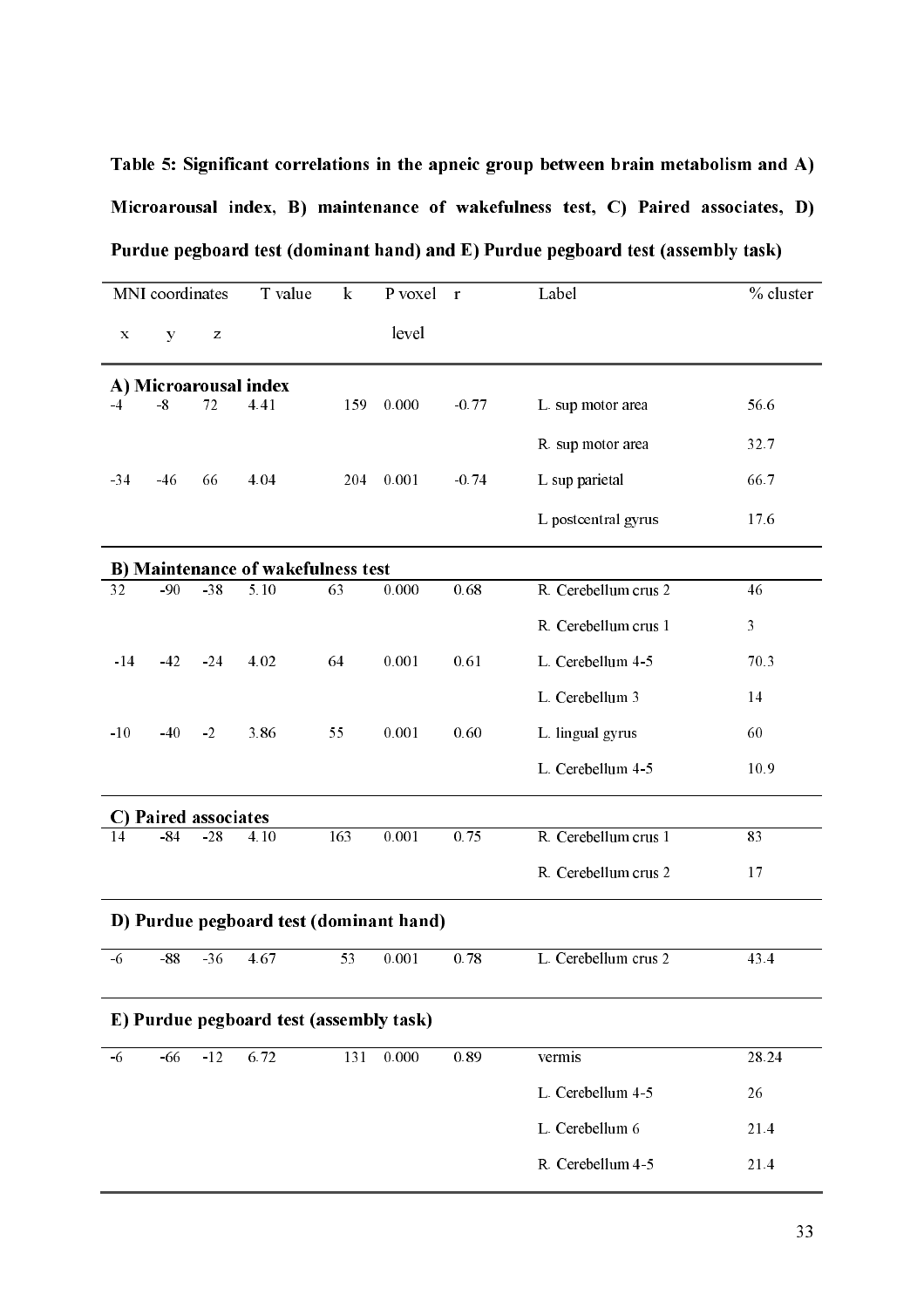Location and MNI coordinates of significant ( $p$ <0.005 uncorrected; k >50 voxels) correlation peaks (with the corresponding r values) in the patient group. See legend Fig. 1